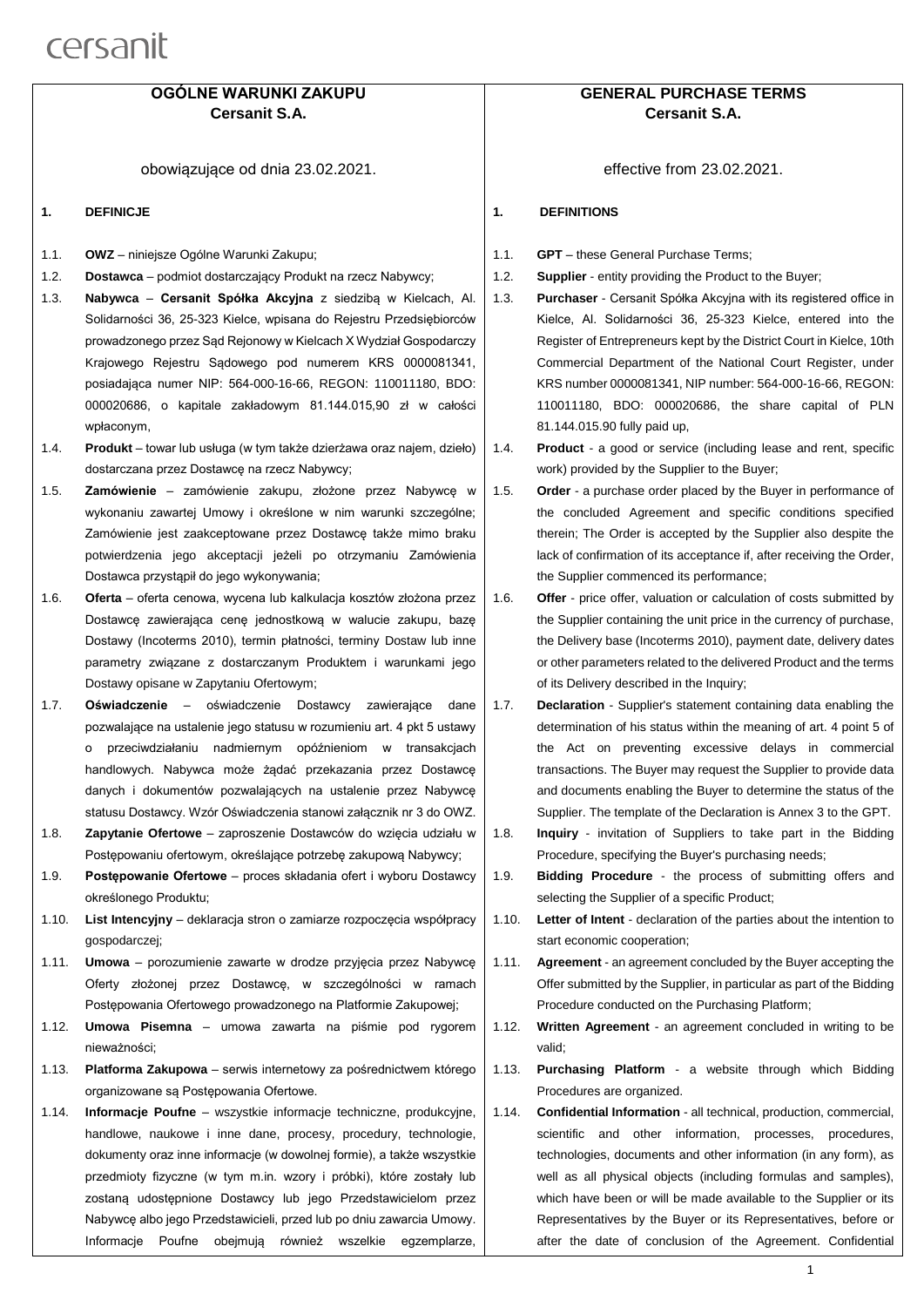podsumowania, opisy, modyfikacje i kopie wymienionych powyżej danych, procesów, dokumentów, innych informacji lub przedmiotów fizycznych otrzymanych od Nabywcy. 1.15. **POS** – punk sprzedaży towarów Nabywcy. 1.16. **Przedstawiciele** – członkowie zarządu, dyrektorzy, pracownicy, pośrednicy i podwykonawcy Dostawcy lub Nabywcy oraz spółek powiązanych z nimi osobowo lub kapitałowo.

1.17. **Strony** – Dostawca i Nabywca.

#### **2. POSTANOWIENIA OGÓLNE**

- 2.1. Niniejsze OWZ regulują proces zawierania Umów w ramach Postępowań Ofertowych, w tym prowadzonych na Platformie Zakupowej, proces składania Zamówień, prawa i obowiązki Stron na etapie realizacii Umowy :
- 2.2. O ile pomiędzy Dostawcą i Nabywcą nie dojdzie do zawarcia Umowy Pisemnej, dostarczanie Produktów przez Nabywcę odbywać się będzie na zasadach określonych w OWZ. Zapisy Umowy Pisemnej – w przypadku jej zawarcia – sprzeczne z OWZ mają pierwszeństwo zastosowania – w pozostałym zakresie stosuje się OWZ.
- 2.3. Jakiekolwiek odstępstwo od stosowania przez Dostawcę postanowień OWZ jest dopuszczalne wyłącznie na podstawie uprzedniej zgody Nabywcy wyrażonej w formie pisemnej pod rygorem nieważności. Odstąpienie przez Nabywcę od stosowania w szczególnych wypadkach, określonych postanowień OWZ jest wiążące wyłącznie w stosunku do konkretnego Zamówienia i w żadnym wypadku nie może być traktowane przez Dostawcę jako obowiązujące przy realizacji innych Zamówień składanych przez Nabywcę.
- 2.4. Poprzez złożenie Oferty Dostawca nieodwołalnie i bez zastrzeżeń akceptuje treść niniejszych OWZ. Dostawca wyłącza stosowanie wszelkich postanowień umownych zapisanych na jakichkolwiek dokumentach (w tym fakturach lub na innych dokumentach dostawy) sprzecznych z postanowieniami niniejszych OWZ, w tym, bez ograniczeń, własnych ogólnych warunków sprzedaży Dostawcy lub innych dokumentów o podobnym charakterze.
- 2.5. Jeżeli nie uzgodniono inaczej, OWZ stosuje się w wersji obowiązującej w dniu złożenia Oferty. Aktualna wersja OWZ dostępna jest w każdym czasie w wersji elektronicznej pod adresem: https://www.cersanit.com.pl/do-pobrania/ oraz

https://www.opoczno.eu/pliki-do-pobrania/

#### **3. STOSUNKI MIĘDZY STRONAMI UMOWY**

3.1. Stosunki między Stronami regulowane są następującymi dokumentami:

- i. Umowa Pisemna,
- ii. Umowa,
- iii. Zapytanie ofertowe,
- iv. List intencyjny,
- v. OWZ.

Information also includes all copies, summaries, descriptions, modifications and copies of the above data, processes, documents, other information or physical items received from the Buyer.

- 1.15. **POS**  point of sale of the Buyer's goods.
- 1.16. **Representatives**  members of the board, directors, employees, agents and subcontractors of the Supplier or the Buyer and companies associated with them in person or capital.
- 1.17. **Parties**  Supplier and Buyer.

#### **2. GENERAL PROVISIONS**

- 2.1. These GPT regulate the process of concluding Agreements as part of Bidding Procedures, including those carried out on the Purchasing Platform, the process of placing Orders, rights and obligations of the Parties at the stage of implementation of the Agreement.
- 2.2. Unless the Written Agreement is concluded between the Supplier and the Buyer, the Products will be delivered by the Buyer on the terms set out in the GPT. The provisions of the Written Agreement - if it is concluded - contrary to the GPT shall have priority in the application - the GPT shall apply to the remaining scope.
- 2.3. Any deviation from the Supplier's application of the GPT provisions is permissible only on the basis of the Buyer's prior consent expressed in writing to be valid. The Buyer's withdrawal from the application in specific cases of certain provisions of the GPT is binding only in relation to a specific Order and in no case may be treated by the Supplier as binding for the execution of other Orders placed by the Buyer.
- 2.4. By submitting an Offer, the Supplier irrevocably and without reservation accepts the content of these GPT. The Supplier excludes the use of any contractual provisions recorded on any documents (including invoices or other delivery documents) contrary to the provisions of these GPT, including, without limitation, the Supplier's own general terms of sale or other documents of a similar nature.
- 2.5. Unless otherwise agreed, the GPT shall apply in the version applicable on the day of submitting the Offer. The current version of the GPT is available at any time in an electronic version at: https://www.cersanit.com.pl/do-pobrania/ and

https://www.opoczno.eu/pliki-do-pobrania/

#### **3. RELATION BETWEEN THE PARTIES**

- 3.1. Relations between the Parties are governed by the following documents:
	- i. Written Agreement,
	- ii. Agreement,
	- iii. Inquiry,
	- iv. Letter of Intent,
	- v. GPT.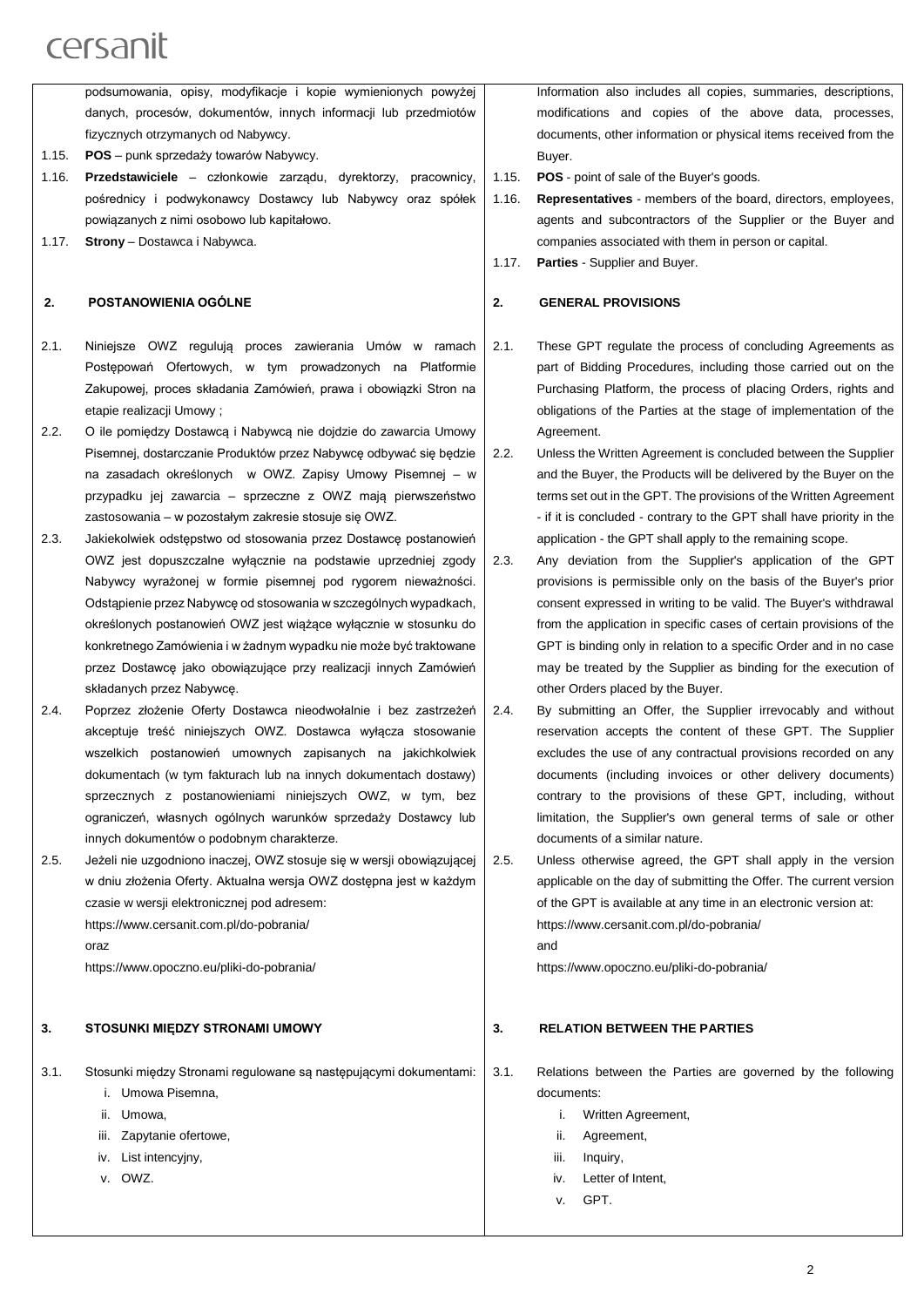- 3.2. W przypadku wystąpienia rozbieżności w treści dokumentów wymienionych w ust 3.1 OWZ stosuje się zapisy dokumentu, który ma pierwszeństwo stosowania zgodnie z kolejnością określoną w ust. 3.1.
- 3.3. W zakresie nieuregulowanym w Umowie stosuje się dokumenty wymienione w ust 3.1 OWZ zgodnie z kolejnością określoną w tym ustępie.
- **3.4.** Jeżeli po zawarciu Umowy Pisemnej Nabywca i Dostawca zawrą Umowę obejmującą swoim zakresem ten sam przedmiot co Umowa Pisemna, w celu wykonania Umowy nie stosuje się zapisów Umowy Pisemnej, chyba że Strony w Umowie wprost ustaliły że stosuje się zapisy aktualnej Umowy Pisemnej.

#### **4. ZAPYTANIA OFERTOWE**

- 4.1. Wszelkie Zapytania Ofertowe składane przez Nabywcę uznaje się za wiążące tylko wówczas, gdy zostały złożone z zachowaniem co najmniej formy dokumentowej.
- 4.2. Zapytania Ofertowe złożone przez Nabywcę przestają wiązać, jeśli Dostawca nie złoży Oferty w terminie dwóch tygodni od dnia doręczenia mu Zapytania Ofertowego, chyba że w Zapytaniu Ofertowym wskazano inny termin.
- 4.3. Zapytanie Ofertowe zawiera m.in.:
	- i. specyfikację techniczną: ilość, termin i warunki dostaw, termin płatności i inne istotne z punktu widzenia realizacji transakcji cechy Produktu,
	- ii. kryteria wyboru Oferty,
	- iii. kategorię zakupową w tytule Zapytania Ofertowego,
	- iv. klauzulę informacyjną z zakresu danych osobowych, z tym zastrzeżenie, iż w przypadku składania Zapytania Ofertowego za pośrednictwem Platformy Zakupowej administratorem danych osobowych jest podmiot będący administratorem Platformy Zakupowej,
	- v. oświadczenie o posiadaniu statusu dużego przedsiębiorcy w rozumieniu ustawy o przeciwdziałaniu nadmiernym opóźnieniom w transakcjach handlowych,
	- vi. informację, że złożenie Oferty jest równoznaczne z zapoznaniem się z OWZ i zaakceptowaniem ich w całości,
	- vii. informację, dot. procedury zawarcia Umowy w przypadku prawdopodobieństwa powstania utworu w rozumieniu ustawy o prawie autorskim i prawach pokrewnych, o której mowa w pkt. 5.9. OWZ,
	- viii. informację o obowiązku przesłania wraz z Ofertą upoważnienia dla osoby ją składającej wraz z upoważnieniem do odebrania oświadczenia Nabywcy o przyjęciu Oferty; wzór pełnomocnictwa stanowi załącznik nr 1 do OWZ.

### **5. OFERTY**

5.1. Wszystkie Oferty złożone Nabywcy przez Dostawcę muszą zostać przesłane do Nabywcy w formie co najmniej dokumentowej (w szczególności za pośrednictwem wybranej Platformy zakupowej lub za pośrednictwem poczty e-mail).

- 3.2. In the event of a discrepancy in the content of the documents listed in paragraph 3.1 of the GPT, the provisions of the document that has priority to apply in the order specified in paragraph 3.1.
- 3.3. To the extent not regulated in the Agreement, the documents listed in section 3.1 of the GPT shall be used in the order specified in this section.
- 3.4. If, after the conclusion of the Written Agreement, the Buyer and the Supplier conclude an Agreement covering the same subject matter as the Written Agreement, the provisions of the Written Agreement shall not be used to perform the Agreement, unless the Parties in the Agreement have expressly agreed that the provisions of the current Written Agreement shall apply.

#### **4. INQUIRIES**

- 4.1. All Inquiries submitted by the Buyer shall be considered binding only if they have been submitted in at least a documentary form.
- 4.2. Inquiries submitted by the Buyer cease to be binding if the Supplier does not submit an Offer within two weeks from the date of delivery of the Inquiry, unless another date is specified in the Inquiry.
- 4.3. The Inquiry includes, among others:
	- i. technical specification: quantity, delivery date and terms, payment date and other features of the Product that are significant from the point of view of the transaction.
	- ii. bid selection criteria,
	- iii. purchasing category in the title of the Inquiry,
	- iv. an information clause in the field of personal data, with the proviso that in the case of submitting an Inquiry via the Purchasing Platform, the administrator of personal data is the entity being the administrator of the Purchasing Platform,
	- v. declaration of having the status of a large entrepreneur within the meaning of the Act on preventing excessive delays in commercial transactions,
	- vi. information that submitting the Offer is tantamount to reading the GPT and accepting them in full,
	- vii. information on the procedure for concluding the Agreement in the event of the probability of a work being created within the meaning of the Copyright and Related Rights Act, referred to in point 5.9. GCP,
	- viii. information on the obligation to send together with the Offer the authorization for the person submitting it together with the authorization to collect the Buyer's statement on accepting the Offer; the template of the power of attorney is Annex 1 to the GPT.

#### **5. OFFERS**

- 5.1. All Offers submitted to the Buyer by the Supplier must be sent to the Buyer in at least documentary form (in particular via the selected Purchasing Platform or via e-mail). 5.2. In the case of submitting an Offer:
	- $\overline{3}$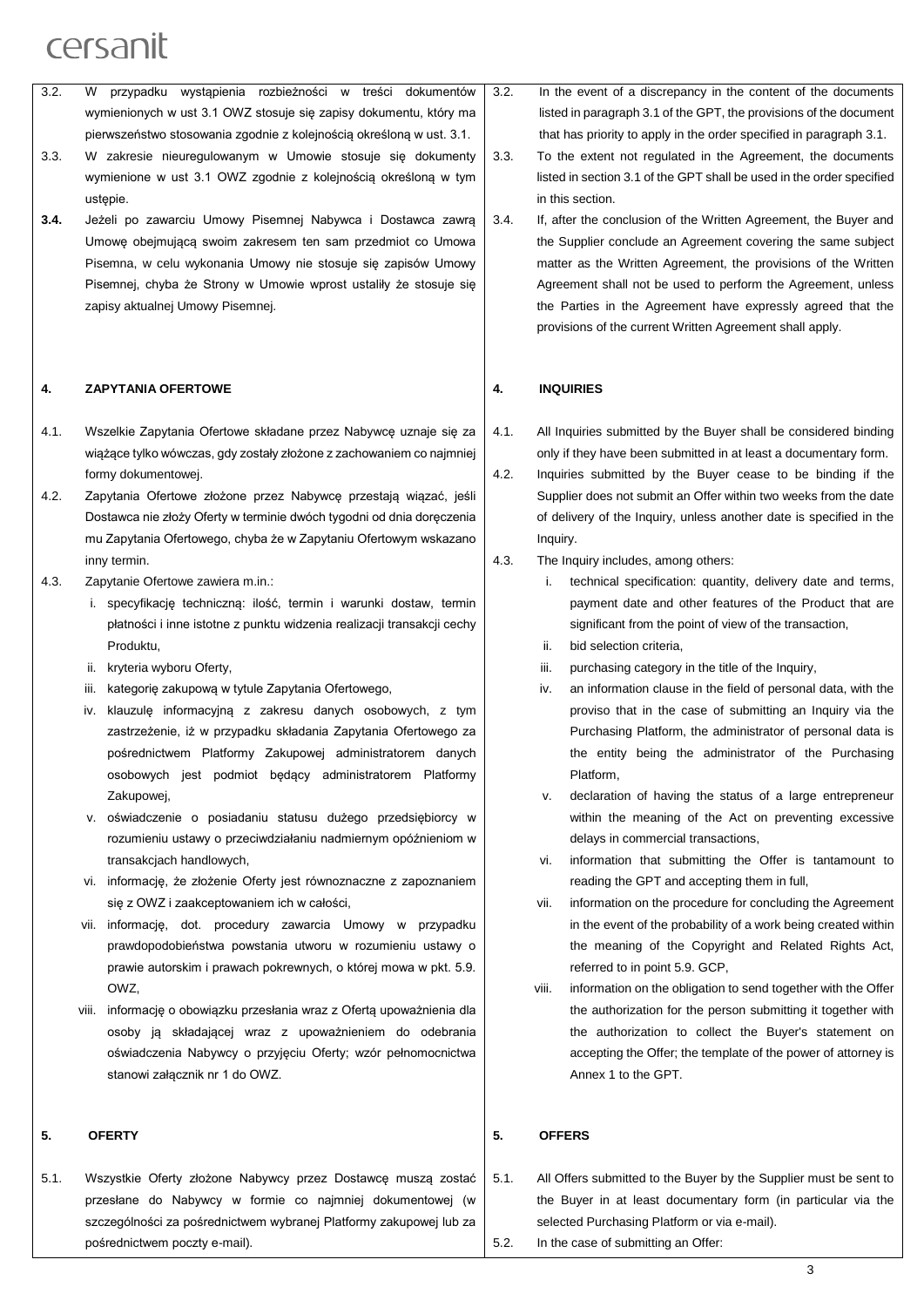- 5.2. W przypadku złożenia Oferty:
	- i. w cudzym imieniu, w szczególności przez pracownika / współpracownika Dostawcy,
	- ii. w imieniu Dostawcy, będącego jednostką organizacyjną podlegającą wpisowi do rejestru przedsiębiorców, przez osobę nieujawnioną w rejestrze przedsiębiorców jako osoba uprawniona do samodzielnej reprezentacji,

warunkiem uwzględnienia przez Nabywcę Oferty w Postępowaniu Ofertowym jest przesłanie Nabywcy (za pośrednictwem Platformy zakupowej) skanu udzielonego pełnomocnictwa do samodzielnego działania w imieniu Dostawcy w zakresie złożenia Oferty na wzorze ustalonym przez Nabywcę, stanowiącym załącznik nr 1 oraz – w przypadku Dostawców mających siedzibę poza granicami Polski – dokumentu rejestrowego wykazującego prawidłowość udzielenia pełnomocnictwa oraz odbioru przez Dostawcę oświadczenia Nabywcy o przyjęciu Oferty. W przypadku składania Oferty przez wspólnika spółki cywilnej należy przesłać skan umowy spółki cywilnej wskazujący za zasadę reprezentacji przedsiębiorców działających w ramach tejże spółki cywilnej.

- 5.3. Przygotowanie Oferty przez Dostawcę jest w każdym przypadku bezpłatne, a wszelkie koszty które mogły powstać w trakcie jej przygotowania pokrywa w całości Dostawca.
- 5.4. Oferta powinna precyzować co najmniej ilość, cenę w walucie zakupu, wartość, warunki dostawy, warunki płatności, termin i adres dostawy Produktów będących przedmiotem Oferty oraz inne wskazane w Zapytaniu Ofertowym.
- 5.5. Wraz z Ofertą Dostawca przesyła podpisane Oświadczenie. Nieprzesłanie Oświadczenia wyklucza przyjęcie Oferty Dostawcy.
- 5.6. Jeżeli nie zastrzeżono inaczej, ceny wskazane w Ofercie zawierają całkowity koszt przygotowania, zaprojektowania, wykonania oraz montażu Produktów (jeśli dotyczy), a także koszty załadunku, transportu, wysyłki, opakowania, ubezpieczenia, należności celnych i wyładunku do momentu wydania Nabywcy Produktów w miejscu dostawy wskazanym przez Nabywcę, a także wszelkiej niezbędnej dokumentacji. Wszelkie ceny są cenami netto, nieuwzględniającymi wartości podatku od towarów i usług według obowiązujących przepisów prawa, chyba że wyraźnie zastrzeżono inaczej.
- 5.7. Dostawca związany jest złożoną przez siebie Ofertą w terminie miesięcznym od dnia jej otrzymania przez Nabywcę w sposób umożliwiający mu zapoznanie się z jej treścią, chyba że inny termin związania Ofertą został określony przez Nabywcę w Zapytaniu Ofertowym. Zmiana Oferty w terminie związania Ofertą wymaga zgody Nabywcy wyrażonej w formie dokumentowej. Niezłożenie przez Nabywcę oświadczenia o przyjęciu Oferty w terminie jej związania przez Dostawcę oznacza, że Nabywca nie przyjął Oferty.
- 5.8. Umowa zostaje zawarta przez Nabywcę z Dostawcą, którego Oferta została przyjęta w Postępowaniu Ofertowym. Nabywca dokonuje przyjęcia Oferty poprzez złożenie Dostawcy oświadczenia o przyjęciu Oferty w formie dokumentowej (w szczególności za pośrednictwem wybranej Platformy Zakupowej lub za pośrednictwem poczty e-mail).
- 5.9. Nabywca, w terminie związania Dostawcy Ofertą, może złożyć modyfikujące przyjęcie Oferty. Oferta zostaje przyjęta jeżeli Dostawca wyrazi zgodę na wprowadzenie do Umowy modyfikacji zaproponowanych przez Nabywcę.
- i. on behalf of others, in particular by the Supplier's employee / associate,
- ii. on behalf of the Supplier, being an organizational unit subject to entry in the Register of Entrepreneurs, by a person not disclosed in the Register of Entrepreneurs as a person authorized to represent himself,

the condition for the Buyer's taking into account the Offer in the Bidding Procedure is sending the Buyer (via the Purchasing Platform) a scan of the power of attorney granted to act on behalf of the Supplier independently in the scope of submitting the Offer on the template set by the Buyer, constituting Annex 1 and - in the case of Suppliers based outside of Poland - a registration document demonstrating the correctness of granting the power of attorney and the Supplier's receipt of the Buyer's statement of acceptance of the Offer. In the case of submitting an Offer by a partner in a civil law partnership, a scan of the civil law partnership agreement should be sent, indicating as a rule the representation of entrepreneurs operating within that civil law partnership.

5.3. The preparation of the Offer by the Supplier is in any case free of charge, and all costs that may arise during its preparation are borne entirely by the Supplier.

5.4. The offer should specify at least the quantity, price in the currency of purchase, value, delivery terms, payment terms, date and address of delivery of the Products being the subject of the Offer and other items indicated in the Inquiry.

5.5. Along with the Offer, the Supplier sends a signed Statement. Failure to submit the Statement excludes acceptance of the Supplier's Offer.

- 5.6. Unless otherwise stated, the prices indicated in the Offer include the total cost of preparation, design, execution and assembly of the Products (if applicable), as well as the costs of loading, transport, shipping, packaging, insurance, customs duties and unloading until the release of Products to the Buyer at the place of delivery indicated by the Buyer, as well as all necessary documentation. All prices are net prices, not including the value of the value added tax in accordance with applicable law, unless expressly provided otherwise.
- 5.7. The Supplier is bound by the Offer submitted by him within one month from the date of its receipt by the Buyer in a manner enabling him to become acquainted with its content, unless another date of binding the Offer has been specified by the Buyer in the Request for Proposal. Changing the Offer within the period of being bound by the Offer requires the consent of the Buyer expressed in documentary form. Failure by the Buyer to accept the Offer within the time of its binding by the Supplier means that the Buyer has not accepted the Offer.

5.8. The contract is concluded by the Buyer with the Supplier whose Offer was accepted in the Bidding Procedure. The Buyer accepts the Offer by submitting to the Supplier a statement of acceptance of the Offer in documentary form (in particular via the selected Purchasing Platform or via e-mail).

5.9. The Buyer, within the period of binding the Supplier with the Offer, may submit a modifying acceptance of the Offer. The offer is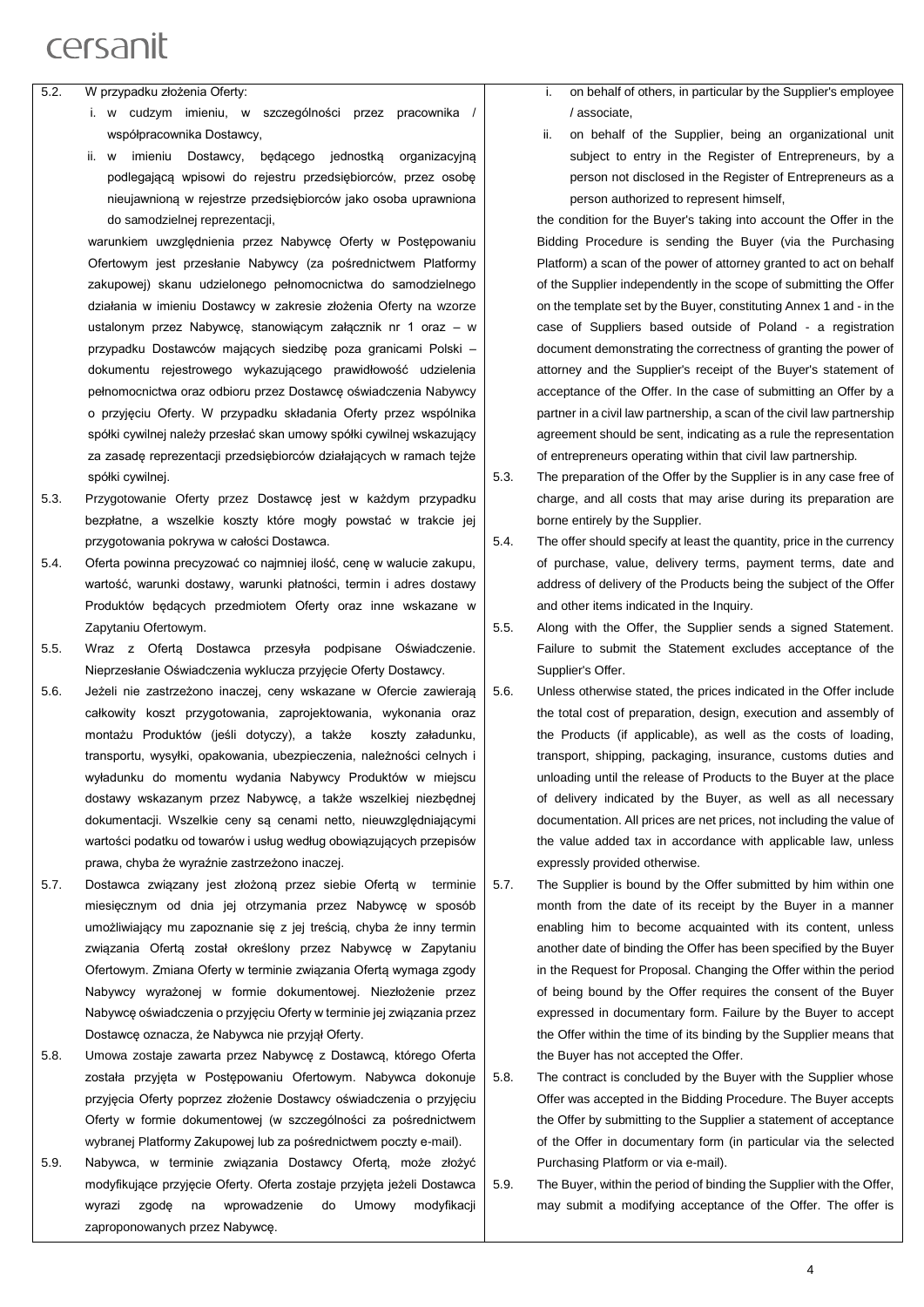| 5.10. | Nabywca wybiera otrzymane Oferty w oparciu o określone przez siebie  |
|-------|----------------------------------------------------------------------|
|       | kryteria oceny Ofert.                                                |
| 5.11. | Postępowanie Ofertowe może zakończyć się poprzez wybór Oferty lub    |
|       | bez wyboru Oferty przez Nabywcę. Nabywca ma prawo zmiany             |
|       | odwołania<br>Postepowania<br>Ofertowego,<br>warunków<br>lub<br>jego  |
|       | unieważnienia a także odstapienia od niego w każdym czasie, także po |
|       | jego zakończeniu.                                                    |
|       |                                                                      |

- 5.12. Nabywca może przyjąć Ofertę w części.
- 5.13. W przypadku, gdy w ramach wykonania Umowy zachodzi prawdopodobieństwo powstania utworu w rozumieniu ustawy o prawie autorskim i prawach pokrewnych przyjęcie Oferty następuje pod warunkiem zawieszającym doręczenia Nabywcy, w terminie 7 dniu od dnia otrzymania przez Dostawcę informacji o warunkowym przyjęciu Oferty<sup>-</sup>
	- i. umowy o przeniesieniu autorskich praw majątkowych wg wzoru stanowiącego załącznik 2 do OWZ w formie pisemnej podpisanej przez osobę/osoby uprawnione do reprezentowania Dostawcy;
	- ii. oryginału pełnomocnictwa udzielonego pełnomocnikowi w formie pisemnej, a to w przypadku podpisania umowy o przeniesieniu autorskich praw majątkowych przez pełnomocnika.

Otrzymanie przedmiotowej umowy wraz z w/w załącznikiem Nabywca potwierdza Dostawcy w formie dokumentowej i po podpisaniu swojego egzemplarza tejże umowy, odsyła go Dostawcy na adres prowadzenia działalności bądź inny wskazany przez Dostawcę.

#### **6. ZAMÓWIENIA**

- 6.1. Wszystkie Zamówienia, składane w wykonaniu Umowy, złożone Dostawcy przez Nabywcę muszą zostać przesłane do Dostawcy w formie dokumentowej (w szczególności telefaksem lub za pośrednictwem poczty e-mail lub Platformy Zakupowej).
- 6.2. Każde Zamówienie powinno precyzować ilość, cenę w walucie zakupu, wartość, warunki dostawy, warunki płatności, termin i adres dostawy Produktów będących przedmiotem Zamówienia. Wszelkie dodatkowe uzgodnienia dotyczące Zamówienia mogą być dokonane jedynie przez upoważnionego przedstawiciela Nabywcy. Wszelkie ceny są cenami netto, nieuwzględniającymi wartości podatku od towarów i usług według obowiązujących przepisów prawa, chyba że wyraźnie zastrzeżono inaczej.
- 6.3. Dostawca jest zobowiązany do potwierdzenia Zamówienia w formie dokumentowej w terminie 2 dni roboczych od dnia jego otrzymania. W przypadku, gdy takie potwierdzenie nie zostanie w tym terminie otrzymane przez Nabywcę, Zamówienie uznaje się za potwierdzone przez Dostawcę w całości na warunkach wskazanych w Zamówieniu. Dni robocze oznaczają dni od poniedziałku do piątku z wyłączeniem dni ustawowo wolnych od pracy na terytorium Państwa siedziby Nabywcy.
- 6.4. W przypadku modyfikacji Zamówienia przez Dostawcę, Nabywca musi wyraźnie zaakceptować taką zmianę poprzez wystawienie nowego Zamówienia (albo zmianę pierwotnego Zamówienia) uwzględniającego taką modyfikację lub akceptację zmian w formie dokumentowej. W przypadku braku takiej akceptacji Zamówienie winno zostać

accepted if the Supplier agrees to introduce modifications proposed by the Buyer to the Agreement.

- 5.10. The Buyer selects the Offers received based on the Bid evaluation criteria specified by it.
- 5.11. The Bidding Procedure may be ended by selecting the Offer or without the Buyer choosing the Offer. The buyer has the right to change the terms or cancel the Bidding Procedure, annul it and withdraw from it at any time, also after its termination.
- 5.12. The Buyer may accept the Offer in part.
- 5.13. If, as part of performance of the Contract, there is a likelihood of a work being created within the meaning of the Copyright and Related Rights Act, acceptance of the Offer shall be subject to suspending delivery of the Buyer, within 7 days from the date of receipt by the Supplier of information about the conditional acceptance of the Offer:
	- i. agreements on the transfer of copyrights according to the model constituting Annex 2 to the GPT in writing and signed by the person / persons authorized to represent the Supplier;
	- ii. the original power of attorney granted to the proxy in writing, in the event of signing the contract on the transfer of property rights by the proxy.

Receipt of the subject agreement with the abovementioned attachment is confirmed by the Purchaser in the form of a document and after signing his copy of this agreement, he sends it to the Supplier to the business address or other address indicated by the Supplier.

#### **6. ORDERS**

- 6.1. All Orders placed in performance of the Agreement, submitted to the Supplier by the Buyer must be sent to the Supplier in documentary form (in particular by fax or via e-mail or the Purchasing Platform).
- 6.2. Each Order should specify the quantity, price in the currency of purchase, value, delivery terms, payment terms, date and delivery address of the Products being the subject of the Order. Any additional arrangements regarding the Order may only be made by an authorized representative of the Buyer. All prices are net prices, not including the value of the value added tax in accordance with applicable law, unless expressly provided otherwise.
- 6.3. The Supplier is obliged to confirm the Order in documentary form within 2 business days of its receipt. In the event that such confirmation is not received by the Buyer within this period, the Order shall be deemed confirmed by the Supplier in full on the conditions specified in the Order. Business days means days from Monday to Friday, excluding public holidays in the territory of your seat.
- 6.4. In the event of the Supplier's modification of the Order, the Buyer must explicitly accept such change by issuing a new Order (or change of the original Order) taking into account such modification or acceptance of changes in documentary form. In the absence of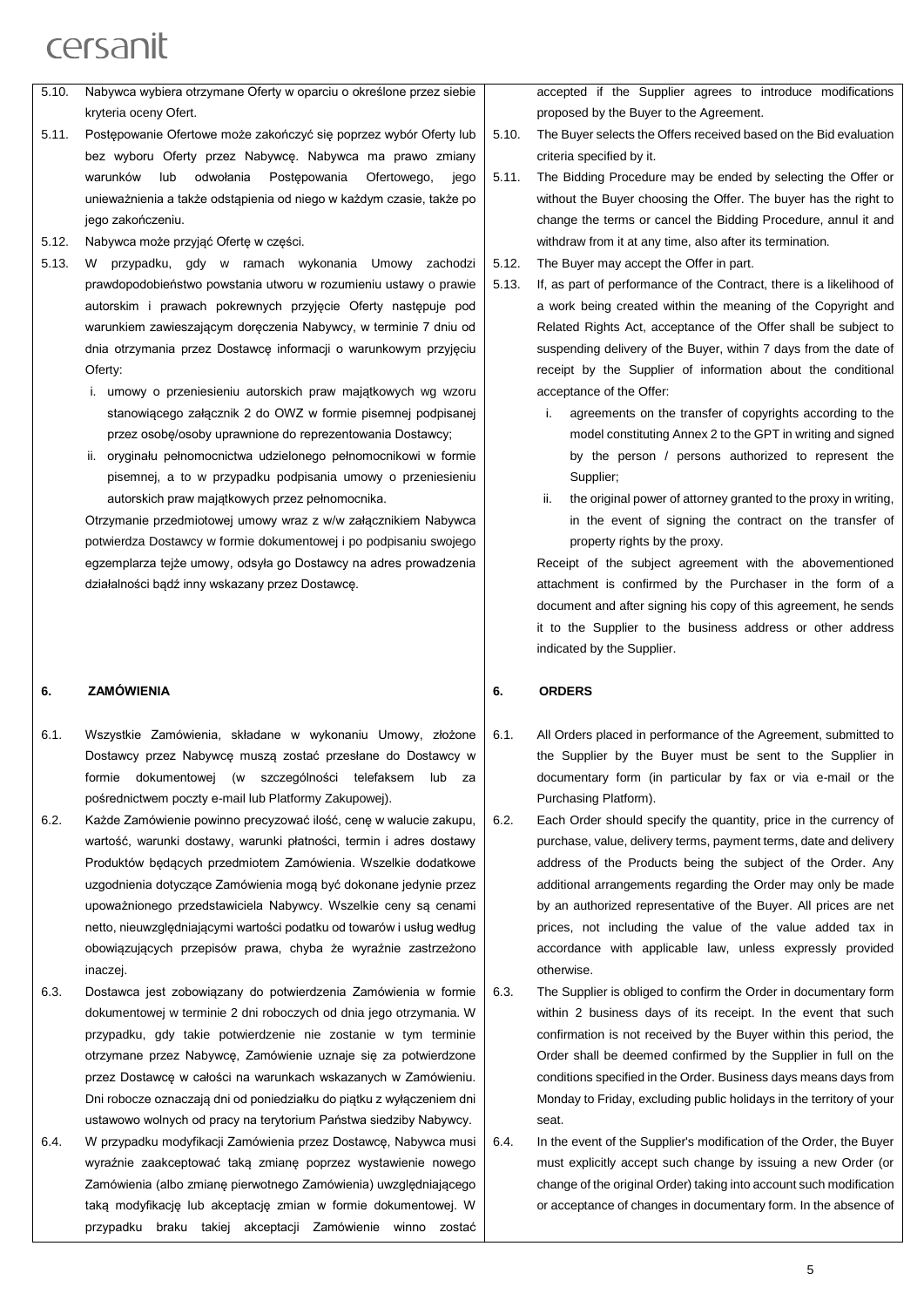zrealizowane na zasadach i w terminach określonych uprzednio przez Nabywcę.

- 6.5. Zamówienie musi zostać zrealizowane w oparciu o standardy i zalecenia ujęte w specyfikacji technicznej, dokumentacji technicznej oraz wszelkich innych dokumentach załączonych do Zamówienia i tworzących jego integralną część, a także zgodnie z wszelkimi normami oraz najlepszymi praktykami obowiązującymi dla zamawianego rodzaju Produktów.
- 6.6. Dostawa powinna być zrealizowana w całości, bez dzielenia jej na części, chyba że Nabywca wyrazi na to uprzednią pisemną zgodę albo zostało to wskazane w treści Zamówienia złożonego przez Nabywcę.
- 6.7. Dla wszystkich Produktów, dla których jest to wymagane obowiązującym prawem Dostawca dostarczy aktualne karty charakterystyki w języku polskim najpóźniej w dniu dostawy.

#### **7. CENY, FAKTURY I WARUNKI PŁATNOŚCI**

- 7.1. Ceny uzgodnione przez Strony uznaje się za stałe i niezmienne w trakcie całego okresu trwania współpracy gospodarczej.
- 7.2. Faktury za zakup Produktów Dostawca przesyła na adres [faktury.rov@cersanit.com](mailto:faktury.rov@cersanit.com) . Faktura musi zawierać numer identyfikacji podatkowej (NIP) lub inny odpowiadający mu numer identyfikacyjny Dostawcy, numer Zamówienia/Umowy, dodatkowe informacje dotyczące (np. miejsce wyładunku, numer i datę listu przewozowego, ilość jak również wskazaną w Zamówieniu cenę Produktów, z odrębnie wykazaną kwotą podatku od towarów i usług w walucie PLN.
- 7.3. O ile w Umowie nie ustalono inaczej, termin płatności wynosi 60 dni od daty otrzymania poprawnie wystawionej faktury przez Nabywcę. Płatności następują przelewem na rachunek bankowy Dostawcy wskazany w treści faktury. Dniem zapłaty jest dzień obciążenia rachunku bankowego Nabywcy kwotą przelewu.
- 7.4. Podstawą do wystawienia faktury jest zgodne z umową dostarczenie Produktów potwierdzone bez zastrzeżeń stosownym protokołem końcowym lub dokumentem dostawy. Jeśli faktura została wystawiona nieprawidłowo Dostawca wystawi na wezwanie Nabywcy odpowiednią fakturę korygującą VAT albo notę korygującą. Przy przyjęciu i odbiorze dostaw przedterminowych obowiązuje termin płatności liczony zgodnie z podanym w zamówieniu terminem dostawy Produktów.
- 7.5. Opłaty bankowe na terytorium Państwa siedziby Dostawcy ponosi Dostawca natomiast poza terytorium Państwa siedziby Dostawcy ponosi Nabywca.
- 7.6. W razie niewłaściwej/niepełnej realizacji Zamówienia/Umowy przez Dostawcę Nabywca jest upoważniony do wstrzymania płatności lub jej odpowiedniej części aż do właściwego wykonania tego Zamówienia. Powyższe nie ogranicza praw Nabywcy do roszczeń z tytułu kar umownych za opóźnienie i/lub dochodzenia roszczeń odszkodowawczych na zasadach ogólnych.

such acceptance, the Order should be completed on the terms and within the time limits set forth by the Buyer.

- 6.5. The order must be completed based on the standards and recommendations included in the technical specifications, technical documentation and all other documents attached to the Order and forming its integral part, as well as in accordance with all standards and best practices applicable to the type of Products ordered.
- 6.6. The delivery should be made in full, without dividing it into parts, unless the Buyer gives his prior written consent or it is indicated in the Order placed by the Buyer.
- 6.7. For all Products for which it is required by applicable law, the Supplier shall provide current safety data sheets in Polish at the latest on the day of delivery.

#### **7. PRICES, INVOICES AND TERMS OF PAYMENT**

7.1. The prices agreed by the Parties are considered fixed and unchanged throughout the entire period of economic cooperation. 7.2. Invoices for the purchase of Products are to be sent by the Supplier to the following e-mail address [faktury.rov@cersanit.com](mailto:faktury.rov@cersanit.com) The invoice must include the tax identification number (NIP) or other corresponding Supplier's identification number, Order / Contract number, additional information (e.g. place of unloading, waybill number and date, quantity as well as the price of Products indicated in the Order, with the amount shown separately) tax on goods and services in PLN.

7.3. Unless otherwise specified in the Agreement, the payment deadline is 60 days from the date of receipt of a correctly issued invoice by the Buyer. Payments are made by bank transfer to the Supplier's bank account indicated in the invoice. The day of payment is the day on which the Buyer's bank account is debited with the transfer amount.

- 7.4. The basis for issuing an invoice is the delivery of Products in accordance with the contract, confirmed without reservation by the relevant final report or delivery document. If the invoice was issued incorrectly, the Supplier shall issue, upon the Purchaser's request, an appropriate VAT correction invoice or correction note. Upon acceptance and receipt of early deliveries, the payment deadline calculated in accordance with the Products delivery date specified in the order shall apply.
- 7.5. Bank charges in the territory of your Supplier's headquarters are borne by the Supplier while outside the territory of your Supplier's headquarters is borne by the Buyer.
- 7.6. In the event of improper / incomplete implementation of the Order / Agreement by the Supplier, the Buyer is entitled to withhold payment or its appropriate part until the proper execution of this Order. The above does not limit the Buyer's rights to claims under contractual penalties for delay and / or seeking compensation claims on general principles.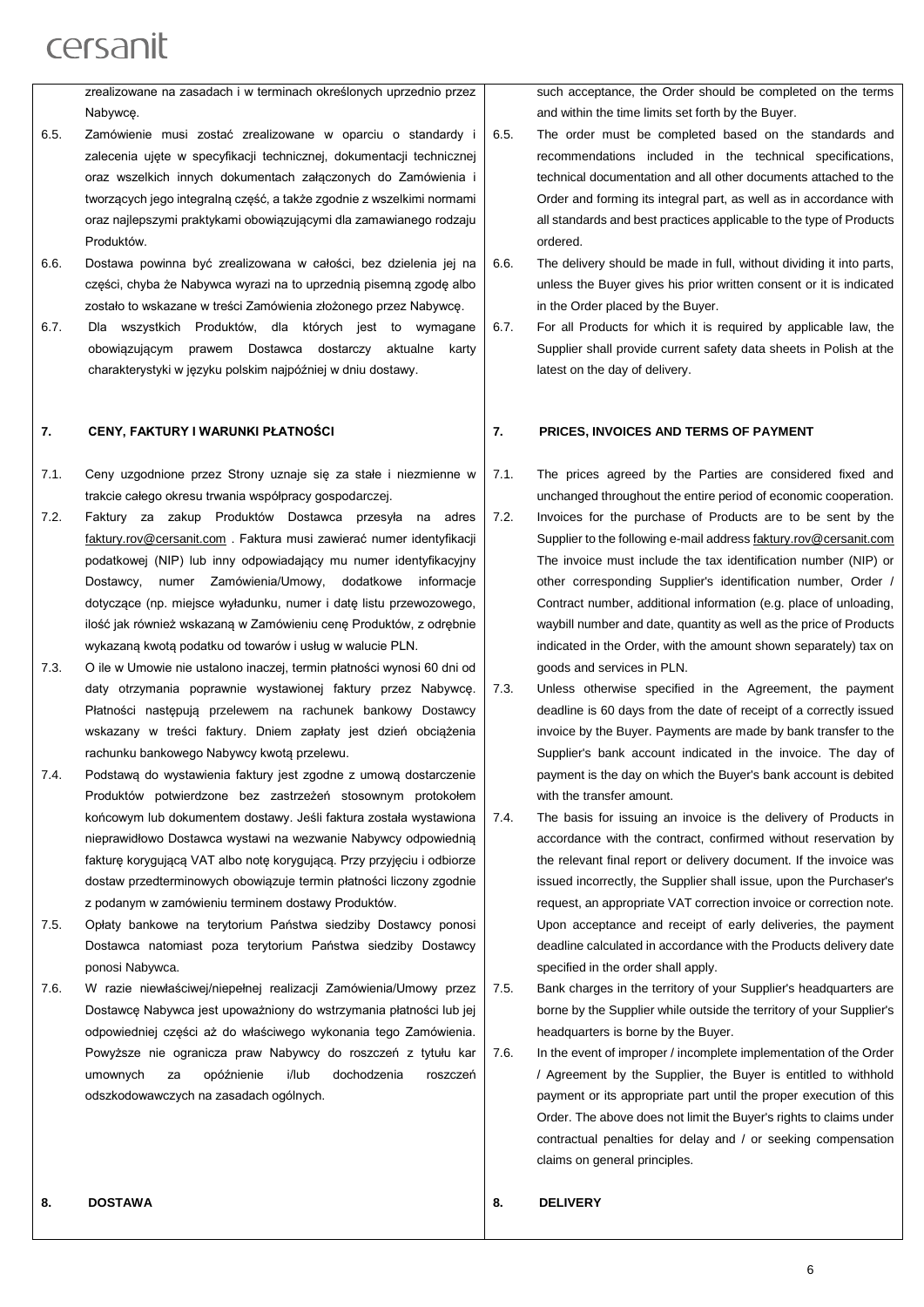|      | posiada wszelkie niezbędne pozwolenia na dokonywanie dostaw            |      |
|------|------------------------------------------------------------------------|------|
|      | Produktów do Nabywcy.                                                  | 8.2. |
| 8.2. | Dostawca zobowiązuje się udostępnić bez zbędnej zwłoki wszystkie       |      |
|      | niezbedne dokumenty finansowe, rejestrowe itp. o które wystąpi         |      |
|      | Nabywca.                                                               | 8.3. |
| 8.3. | Dostawca jest zobowiązany do zapewnienia ciągłości dostaw w trakcie    |      |
|      | trwania współpracy z Nabywcą. Jeżeli Dostawca przewiduje wycofanie     |      |
|      | Produktów będących przedmiotem dostaw ze<br>swojej<br>ofertv           |      |
|      | sprzedażowej, powiadomi on o tym Nabywcę w formie dokumentowej z       |      |
|      | trzymiesięcznym wyprzedzeniem.                                         | 8.4. |
| 8.4. | Dostawa wzorców i/lub złotych próbek odbywa się na zasadach            |      |
|      | wskazanych w zgodnych ustaleniach Stron.                               | 8.5. |
| 8.5. | Termin dostawy w odniesieniu do jednorazowej dostawy Produktów         |      |
|      | ostateczna date jej przekazania przez<br>oznacza<br>Dostawce.          |      |
|      | zastrzeżeń stosownym<br>potwierdzonym<br>bez<br>protokołem<br>lub      |      |
|      | dokumentem dostawy w całości wraz z kompletem wymaganych               |      |
|      | dokumentów w miejscu wskazanym w Umowie. Termin dostawy w              |      |
|      | odniesieniu do dostaw Produktów realizowanych etapowo oznacza datę     |      |
|      | ich wykonania zgodnie z wynikającymi z Umowy terminami dotyczącymi     |      |
|      | realizacji poszczególnych etapów Umowy i ich otrzymania przez          |      |
|      | Nabywcę w miejscu wskazanym w Umowie.                                  | 8.6. |
| 8.6. | Przeniesienie własności Produktów, niebezpieczeństwa ich utraty lub    |      |
|      | uszkodzenia oraz ciężarów i korzyści na Nabywcę następuje z chwilą     |      |
|      | odbioru Produktów (ilościowego i jakościowego) w miejscu jego          |      |
|      | przeznaczenia i przy jednoczesnym przekazaniu przez Dostawcę           |      |
|      | Produktu<br>dotyczących<br>danego<br>atestów<br>materiałowych,<br>kart |      |
|      | gwarancyjnych i/lub wszelkich innych dokumentów wyspecyfikowanych      |      |
|      |                                                                        |      |

8.1. Dostawca oświadcza że – w przypadku istnienia takiego obowiązku - 8.1.

przepisami prawa. 8.7. Wszelkie dostawy zrealizowane w ilościach i/lub jakości i/lub terminie innych niż określone w Umowie uważa się za niezgodne z Umową. Powyższe dotyczy w szczególności nieuzgodnionych w Umowie dostaw częściowych, co oznacza, iż Nabywca będzie uprawniony do odmowy ich przyjęcia, chyba że Dostawca uzyska wcześniej pisemną zgodę Nabywcy na realizację dostaw częściowych.

co do rodzaju i terminów ich dostarczenia w Umowie lub wymaganych

- 8.8. W przypadku opóźnienia w dostawie Nabywca zastrzega sobie prawo obciążenia Dostawcy karą umowną w wysokości 0,5% wartości Zamówienia za każdy rozpoczęty dzień opóźnienia, jednak nie więcej niż 20% wartości Zamówienia. Wysokość kar umownych może zostać inaczej ustalona w Umowie. Zastrzeżenie kary umownej, o której mowa w niniejszym punkcie nie wyłącza ani nie ogranicza prawa Nabywcy do żądania, na zasadach ogólnych, odszkodowania za szkodę, przewyższającego wysokość zastrzeżonych kar umownych.
- 8.9. W przypadku wystąpienia opóźnienia w realizacji Umowy/Zamówienia Dostawca ma obowiązek niezwłocznego powiadomienia Nabywcy o charakterze i zakresie opóźnienia oraz podjęcia wszelkich możliwych działań na koszt i odpowiedzialność Dostawcy, w szczególności takich jak: realizacja pracy w godzinach nadliczbowych, zamówienie dodatkowych narzędzi produkcyjnych, zapewnienie zwiększonych zasobów ludzkich i/lub organizacji transportu specjalnego na koszt Dostawcy, dla zminimalizowania opóźnienia w realizacji Umowy. W takim przypadku Nabywca może odstąpić od realizacji Umowy w części lub w całości a Dostawcy nie przysługuje prawo zgłoszenia roszczeń z

The Supplier declares that - in the event of such an obligation - it has all the necessary permits to deliver Products to the Buyer.

- The Supplier undertakes to provide without undue delay all necessary financial, registration, etc. documents for which the Purchaser will request.
- The Supplier is obliged to ensure continuity of deliveries during the course of cooperation with the Buyer. If the Supplier provides for the withdrawal of the Products being the subject of deliveries from his sale offer, he shall notify the Buyer in documentary form three months in advance.
- Delivery of standards and / or gold samples takes place on the principles indicated in the agreed arrangements of the Parties.
- The delivery date for a single delivery of Products means the final date of its delivery by the Supplier, confirmed without reservation by the relevant protocol or delivery document in full with a set of required documents in the place indicated in the Agreement. The delivery date for deliveries of Products in stages means the date of their performance in accordance with the deadlines resulting from the Agreement for the implementation of individual stages of the Agreement and their receipt by the Buyer at the place indicated in the Agreement.

Transfer of ownership of the Products, the danger of their loss or damage, as well as the weights and benefits to the Buyer takes place at the time of receipt of the Products (quantitative and qualitative) at its destination and at the same time by the Supplier providing the Product related material certificates, warranty cards and / or any other specified documents as to the type and dates of delivery in the Agreement or required by law.

8.7. All deliveries carried out in quantities and / or quality and / or time other than those specified in the Agreement are considered not to be in accordance with the Agreement. The above applies in particular to partial deliveries not agreed in the Agreement, which means that the Buyer will be entitled to refuse to accept them, unless the Supplier obtains the Buyer's prior written consent to perform partial deliveries.

- 8.8. In the event of a delay in delivery, the Buyer reserves the right to charge the Supplier a contractual penalty of 0.5% of the value of the Order for each day of delay started, but not more than 20% of the value of the Order. The amount of contractual penalties may be set differently in the Agreement. The reservation of the contractual penalty referred to in this point does not exclude or limit the Buyer's right to demand, on general principles, compensation for damage exceeding the amount of the reserved contractual penalties.
- 8.9. In the event of a delay in the performance of the Contract / Order, the Supplier shall be obliged to immediately notify the Purchaser of the nature and extent of the delay and take all possible actions at the Supplier's cost and responsibility, in particular such as: overtime work, ordering additional production tools, ensuring increased resources human and / or special transport organization at the Supplier's expense to minimize delay in the performance of the Contract. In this case, the Buyer may withdraw from the performance of the Agreement in part or in full and the Supplier is not entitled to submit claims in this respect.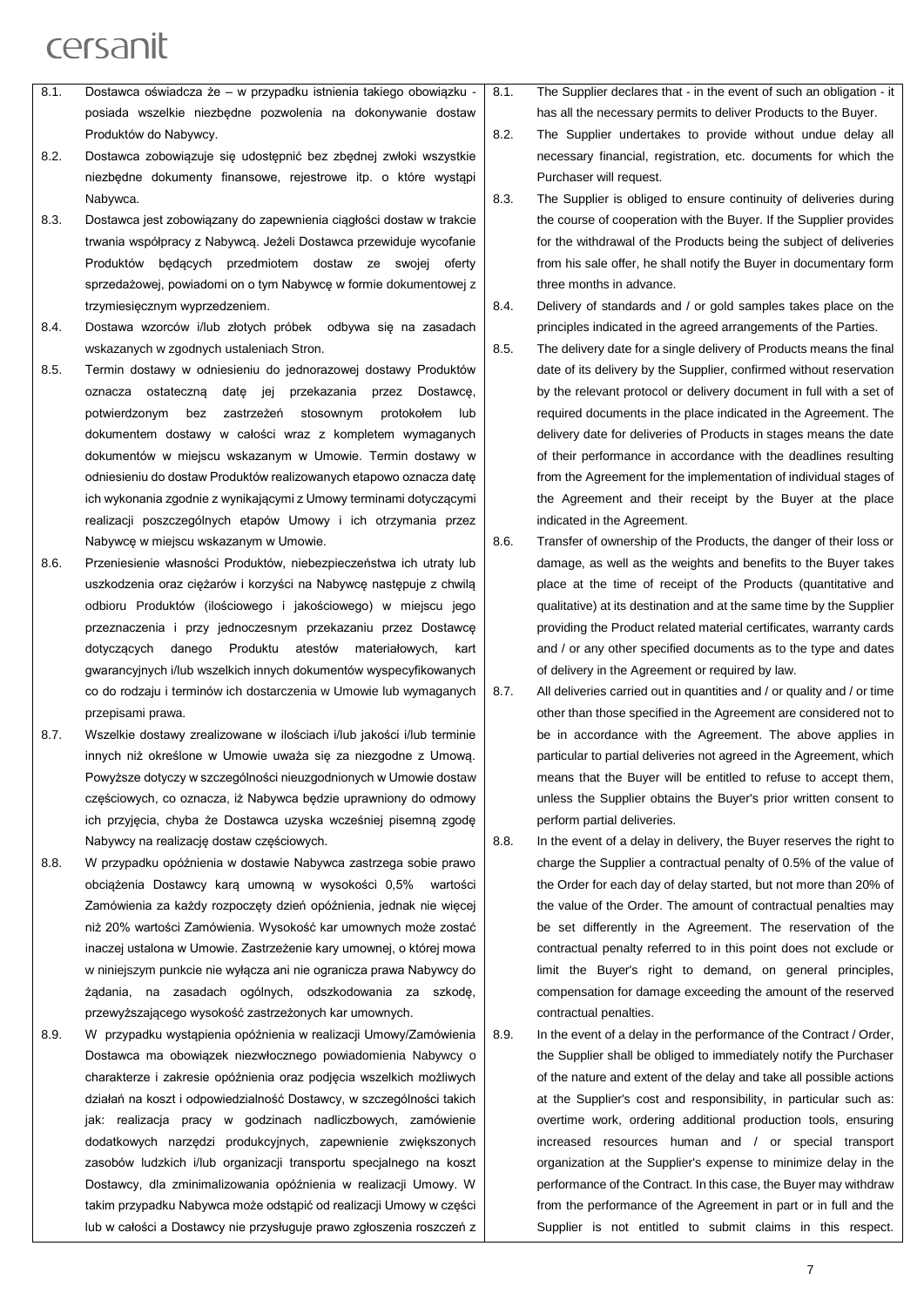tego tytułu. Realizacja ww. działań nie ogranicza praw Nabywcy do dochodzenia kary umownej wskazanej w pkt. 7.8. OWZ i/lub dochodzenia odszkodowania przewyższającego wysokość kary umownej na zasadach ogólnych.

- 8.10. W przypadku jeśli Dostawa odbywa się częściami, po każdej wysyłce sporządzany jest i podpisywany protokół odbioru. Protokół ten będzie wykazem otrzymanych materiałów po sprawdzeniu i porównaniu ich z fakturami oraz ciężarem, objętością i dokumentami wysyłkowymi przesłanymi przez Dostawcę.
- 8.11. W przypadku jeśli z jakiejkolwiek przyczyny Dostawca nie brał udziału w czynnościach odbioru dostarczonych urządzeń ustalenia dokonane w tym zakresie przez Nabywcę są wiążące dla Dostawcy.
- 8.12. W razie stwierdzenia uszkodzonego urządzenia oraz wyposażenia wewnątrz nieuszkodzonego opakowania, wtedy naprawa lub wymiana będzie zapewniona przez Dostawcę na jego koszt.

#### **9. DOSTAWA SUROWCA**

- 9.1. W przypadku dostaw surowca Nabywca zważy Produkty na własnej wadze. Ilość wskazana przez wagę Nabywcy stanowić będzie podstawę do rozliczeń między Stronami i wystawienia faktury.
- 9.2. W przypadku rozbieżności w stosunku do masy Produktów wskazanej przez Dostawcę przekraczającej 1,5% Dostawca zobowiązany będzie do niezwłocznego dokonania stosownej korekty faktury uwzględniającej wynik ważenia u Nabywcy. Wysokość kary umownej może zostać inaczej ustalona w Umowie.
- 9.3. W razie stwierdzenia niedoboru ilościowego, Dostawca niezwłocznie dokona na własny koszt uzupełnienia braków, uzgadniając wcześniej sposób i termin uzupełnienia z Nabywcą lub dokona niezbędnych korekt w dokumentach WZ i fakturze w celu kompensaty niedoboru.

#### **10. DOSTAWA EKSPOZYTORÓW**

Dostawa ekspozytorów odbywa się zgodnie z warunkami szczegółowymi stanowiącymi załącznik nr 4 do OWZ.

#### **11. PRACE REMONTOWE**

- 11.1. Nabywca uprawniony jest do kontrolowania prawidłowości wykonania praw remontowych, w szczególności jakości, terminowości i użycia właściwych materiałów oraz do żądania utrwalenia wyników kontroli w protokołach sporządzonych z udziałem Dostawcy.
- 11.2. Nabywca, jego pracownicy inne osoby wskazane przez Nabywcę mają prawo do swobodnego wstępu oraz korzystania z pomieszczeń obiektu przez cały okres trwania remontu.
- 11.3. Dostawca zobowiązany jest zapewnić przy realizacji Umowy personel posiadający należyte doświadczenie, wiedzę i umiejętności oraz uprawnienia zawodowe wymagane dla wykonywania określonych funkcji czy rodzajów prac niezbędnych do wykonania zadania.

Implementation of the above actions do not limit the Buyer's rights to seek the contractual penalty indicated in point 7.8. GPT and / or seeking compensation exceeding the amount of the contractual penalty on general principles.

- 8.10. If Delivery takes place in parts, an acceptance report is drawn up and signed after each shipment. This protocol will be a list of materials received after checking and comparing them with invoices as well as weight, volume and shipping documents sent by the Supplier.
- 8.11. In the event that for any reason the Supplier did not participate in the collection of delivered equipment, the arrangements made in this respect by the Buyer are binding on the Supplier.
- 8.12. In the event of damage to the device and equipment inside the undamaged packaging, then repair or replacement will be provided by the Supplier at his expense.

#### **9. RAW MATERIAL SUPPLY**

- 9.1. In the case of deliveries of raw material, the Buyer will weigh the Products on its own weight. The quantity indicated by the Buyer's weight will be the basis for settlements between the Parties and issuing an invoice.
- 9.2. In the event of a discrepancy in relation to the weight of the Products indicated by the Supplier exceeding 1.5%, the Supplier shall be obliged to immediately make an appropriate correction of the invoice taking into account the weighing result at the Buyer. The amount of the contractual penalty may be set differently in the Agreement.
- 9.3. In the event of a quantitative shortage, the Supplier shall immediately make up for the shortcomings at his own cost, agreeing in advance on the manner and date of supplementation with the Buyer or make the necessary corrections in the WZ documents and invoice to compensate for the shortage.

#### **10. DELIVERY OF DISPLAY STANDS**

The delivery of display stands is carried out in accordance with the detailed conditions constituting Annex 4 to the GPT.

#### **11. RENOVATION WORKS**

- 11.1. The Buyer is entitled to control the correctness of renovation works, in particular the quality, timeliness and use of appropriate materials, and to demand that the results of the control be recorded in the reports prepared with the participation of the Supplier.
- 11.2. The Buyer, his employees, other persons indicated by the Buyer have the right to free access and use of the premises of the facility throughout the period of renovation.
- 11.3. The Supplier is obliged to provide during the performance of the Contract staff with appropriate experience, knowledge and skills as well as professional qualifications required to perform specific functions or types of work necessary to perform the task.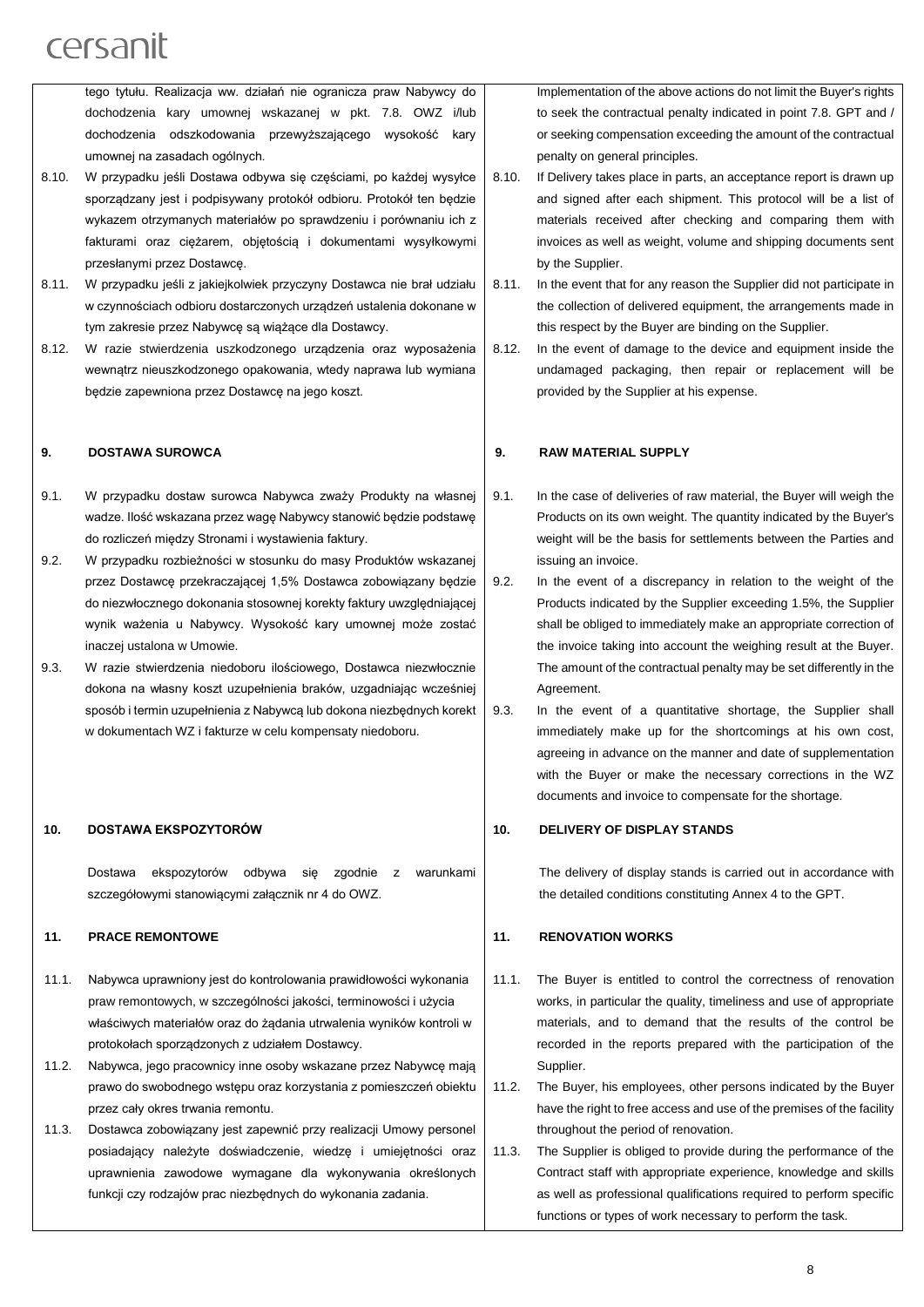- 11.4. Nabywca zastrzega sobie prawo do sprawdzenia legalności zatrudnienia wszystkich pracowników znajdujących się na terenie robót.
- 11.5. Nabywca ma prawo zgłaszać zastrzeżenia i żądać od Dostawcy usunięcia z obiektu każdej osoby, która zdaniem Nabywcy zachowuje się niewłaściwie lub jest niekompetentna lub niedbała w wykonywaniu swojej pracy lub której obecność na terenie obiektu jest uznana przez Nabywcę za niepożądaną.
- 11.6. Dostawca ponosi odpowiedzialność za prowadzenie wszelkich robót zgodnie z przepisami bhp i ppoż, w tym odpowiednie przechowywanie materiałów i urządzeń, którymi się posługuje.
- 11.7. O ile w Umowie nie ustalono inaczej, odbiór końcowy przedmiotu Umowy nastąpi w ciągu 3 dni roboczych od daty zgłoszenia przez Dostawcę gotowości odbioru i zostanie zakończony w dniu odbioru.
- 11.8. W odbiorze uczestniczyć będą przedstawiciele Nabywcy i Dostawcy.
- 11.9. Protokół odbiorczy, w dwóch egzemplarzach sporządza Dostawca i wręcza go Nabywcy.
- 11.10. W przypadku odmowy odbioru przez Nabywcę (stwierdzenie wystąpienia istotnych wad lub wykonania prac niezgodnie ze sztuką i obowiązującymi normami), zostanie określony w protokole powód nie odebrania, termin usunięcia wad przez Dostawcę i ponownego przystąpienia przez Nabywcę do odbioru;
- 11.11. W przypadku przyjęcia warunkowego (stwierdzenia nieistotnych wad lub usterek), Strony podpiszą protokół warunkowego odbioru, który będzie zawierał wynik dokonanego sprawdzenia jakości, listę istniejących wad i usterek oraz ustalony przez Strony termin ich usunięcia;
- 11.12. W przypadku braku wad i usterek lub po usunięciu wad i usterek (zgodnie z protokołem warunkowego odbioru) zostanie podpisany protokół odbioru końcowego bez zastrzeżeń.
- 11.13. Jeżeli w czasie ponownego odbioru poszczególnego zadania z przedmiotu Umowy zostaną stwierdzone istotne wady, Nabywca może odmówić odbioru do czasu ich usunięcia albo odstąpić od umowy z winy **Dostawcy**
- 11.14. Zakończenie czynności odbiorowych następuje przez złożenie podpisów przez strony niniejszej umowy, na protokole odbiorczym.

#### **12. GWARANCJA**

- 12.1. O ile w Umowie nie ustalono inaczej, gwarancja na usterki i wady jakościowe Produktów będzie biegła od daty podpisania bez zastrzeżeń protokołu końcowego odbioru przez przedstawiciela Nabywcy i będzie trwała 24 miesiące.
- 12.2. W okresie gwarancyjnym Dostawca powinien naprawić lub wymienić własnym staraniem i na swój koszt wszystkie Produkty lub ich części stwierdzone jako uszkodzone lub wadliwe. Nabywca niezwłocznie poinformuje Dostawcę o takich defektach. Nabywca uzgodni z Dostawcą sposób usuwania usterek oraz termin naprawy. W razie drobniejszych usterek Nabywca może we własnym zakresie usunąć usterki, po uzyskaniu zgody Dostawcy, bez konsekwencji utraty uprawnień gwarancyjnych.
- 11.4. The buyer reserves the right to check the legality of employment of all employees on site.
- 11.5. The Buyer has the right to raise objections and request the Supplier to remove from the facility any person who, in the Buyer's view, behaves improperly or is incompetent or negligent in carrying out his work or whose presence on the premises of the object is considered undesirable by the Buyer.
- 11.6. The Supplier shall be responsible for conducting all works in accordance with health and safety and fire protection regulations, including appropriate storage of materials and equipment which he uses.
- 11.7. Unless otherwise specified in the Agreement, the final acceptance of the subject of the Agreement will take place within 3 business days from the date of the Supplier's notification of readiness to receive and will be completed on the date of receipt.
- 11.8. Representatives of the Buyer and Supplier will participate in the collection.
- 11.9. The acceptance protocol is prepared in duplicate by the Supplier and hands it to the Purchaser.
- 11.10. In the event of refusal to accept by the Buyer (confirmation of significant defects or performance of works not in accordance with the art and applicable standards), the reason for non-receipt, the deadline for removal of defects by the Supplier and re-accession by the Buyer shall be specified in the protocol;
- 11.11. In the event of conditional acceptance (finding of insignificant defects or faults), the Parties will sign a conditional acceptance report, which will include the result of the quality check, a list of existing defects and faults, and the deadline for their removal by the Parties;
- 11.12. In the absence of defects or faults or after the removal of faults and faults (in accordance with the conditional acceptance report), the final acceptance report will be signed without reservations.
- 11.13. If during the re-acceptance of a particular task from the subject of the Agreement significant defects are found, the Buyer may refuse acceptance until they are removed or withdraw from the contract through the fault of the Supplier.
- 11.14. Completion of acceptance activities is carried out by signing by the parties to this contract on the acceptance protocol.

#### **11. WARRANTY**

- 11.1. Unless otherwise agreed in the Agreement, the warranty for defects and quality defects of the Products will run from the date of signing without reservations of the final acceptance protocol by the Buyer's representative and will last 24 months.
- 11.2. During the warranty period, the Supplier should repair or replace at its own expense and at its own expense all Products or parts thereof found to be damaged or defective. The Buyer shall immediately inform the Supplier of such defects. The Buyer shall agree with the Supplier the method of removing defects and the date of repair. In the event of minor defects, the Buyer may remove the defects on his own, after obtaining the consent of the Supplier, without consequent loss of warranty.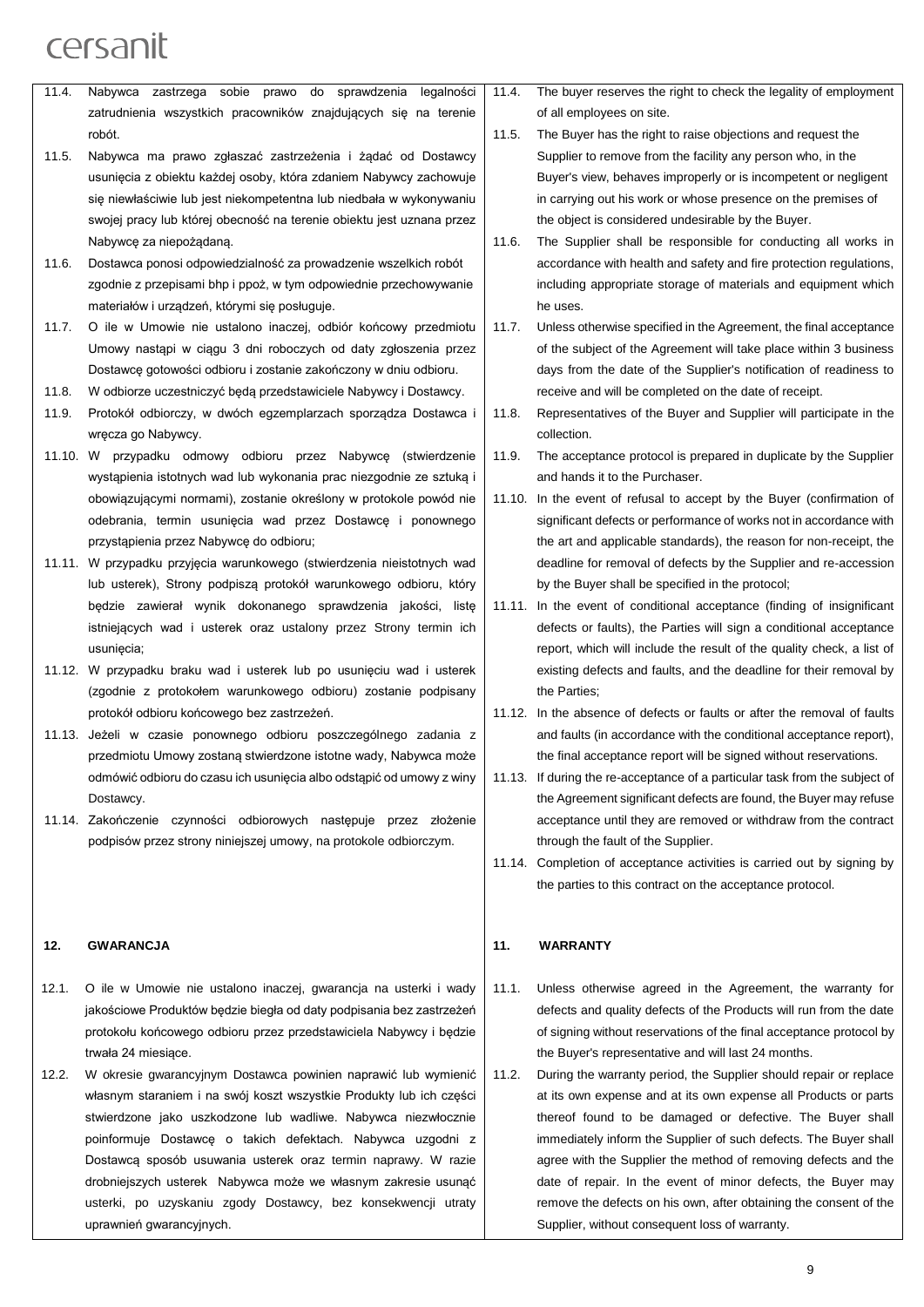- 12.3. Dostawca dokona wymiany lub naprawy w najkrótszym możliwie czasie. Naprawa gwarancyjna jest zakończona wtedy, gdy Produkt posiada takie same cechy jak przewidziane w Umowie. Koszty części zapasowych do napraw gwarancyjnych wraz z transportem, ponosi Dostawca.
- 12.4. Udzielona gwarancja nie wyłącza ani nie ogranicza praw Nabywcy, przysługujących mu z tytułu rękojmi za wady.
- 12.5. Dostawca, po pisemnym zawiadomieniu przez Nabywcę, przystąpi do usunięcia wady w ciągu 3 dni roboczych od daty powiadomienia o zaistnieniu lub zauważeniu wady.
- 12.6. W przypadku, gdy Dostawca nie przystąpi do usuwania wady w terminie, o którym mowa powyżej, Nabywca może usunąć je we własnym zakresie lub powierzyć usunięcie osobie trzeciej, a poniesionymi kosztami obciążyć Dostawcę, co nie powoduje utraty uprawnień Nabywcy wynikających z gwarancji.
- 12.7. Niezależnie od uprawnienia Nabywcy wskazanych wynikających z pkt. 11 OWZ Nabywca będzie miał prawo obciążyć Dostawcę karą umowną w wysokości 0,5 % ceny całkowitej Umowy lub Zamówienia za każdy dzień opóźnienia, nie więcej niż 20 % ceny całkowitej Umowy lub Zamówienia, chyba że przekroczenie terminu wynika z rozmiaru wady lub jej właściwości, uniemożliwiających dotrzymanie ww. terminów. Wysokość kary umownej może zostać inaczej ustalona w Umowie.
- 12.8. Bez uszczerbku dla praw Nabywcy przysługujących mu z ustawy lub na podstawie Umowy, Nabywca zastrzega sobie prawo przyjęcia Produktów, które nie są wolne od wad.
- 12.9. Czynności związane z usunięciem wady winny zakończyć się w ciągu 7 dni roboczych od ich rozpoczęcia.
- 12.10. Koszty transportu zwróconych Produktów, jak również koszty ponownej wysyłki Produktów w celu usunięcia wady są ponoszone wyłącznie przez Dostawcę, chyba że Strony postanowią inaczej.
- 12.11. Nabywca w ramach udzielonej gwarancji jest również uprawniony do odstąpienia od Umowy, gdy:
	- i. pomimo podjęcia działań naprawczych z Produktu nie można korzystać zgodnie z jego przeznaczeniem lub cechy produktu uległy zmianie w takim stopniu, że nie spełnia on już wymagań Nabywcy;
	- ii. Dostawca nie przystąpił do usunięcia wady w terminie określonym w pkt. 12.5.;
	- iii. Dostawca nie zakończył czynności związanych z usunięciem wady w terminie określonym w pkt. 12.9.;
	- iv. Ponownie wystąpiła wada Produktu w okresie gwarancji, która podlegała usunięciu przez Dostawcę w ramach wykonania ciążącego na nim obowiązku usunięcia wady czy to w ramach gwarancji, czy też rękojmi za wady.

#### **13. JAKOŚĆ**

Dostawca gwarantuje, że dostarczone przez niego Produkty będą najwyższej jakości, zgodne z zaakceptowanymi przez Nabywcę wzorcami, specyfikacjami, czy projektami dostarczonymi lub zatwierdzonymi przez Nabywcę, a w przypadku Produktów zamawianych z katalogu lub oferty Dostawcy z właściwościami i opisami tych Produktów wynikającymi z ostatnio zaakceptowanego przez Nabywcę katalogu lub oferty Dostawcy. Dostawca jest zobowiązany

- 11.3. The supplier will replace or repair it in the shortest possible time. The warranty repair is completed when the Product has the same features as provided for in the Agreement. The costs of spare parts for warranty repairs together with transport are borne by the Supplier.
- 11.4. The warranty granted does not exclude or limit the Buyer's rights under the warranty for defects.
- 11.5. The Supplier, after a written notification by the Buyer, will proceed to remove the defect within 3 business days from the date of notification of the occurrence or notice of the defect.
- 11.6. In the event that the Supplier does not proceed to remove the defect within the time limit referred to above, the Buyer may remove it on its own or entrust it to a third party, and the Supplier shall bear the costs incurred, which shall not result in the Buyer's loss of rights arising from the warranty.
- 11.7. Regardless of the Buyer's rights indicated resulting from point 11 GPT, the Buyer shall have the right to charge the Supplier a contractual penalty of 0.5% of the total price of the Contract or Order for each day of delay, not more than 20% of the total price of the Contract or Order, unless exceeding the deadline is due to the size of the defect or its properties, preventing compliance with the abovementioned deadlines. The amount of the contractual penalty may be set differently in the Agreement.
- 11.8. Without prejudice to the Buyer's rights under the Act or on the basis of the Agreement, the Buver reserves the right to accept Products that are not free from defects.
- 11.9. Actions related to the removal of a defect should be completed within 7 business days of their commencement.
- 11.10. The costs of transporting the returned Products as well as the costs of resending the Products to remove the defect are borne solely by the Supplier, unless the Parties agree otherwise.
- 11.11. The buyer under the warranty granted is also entitled to withdraw from the Contract if::
	- i. despite taking corrective actions, the Product may not be used for its intended purpose or the product features have changed to such an extent that it no longer meets the Buyer's requirements;
	- ii. The supplier did not attempt to remove the defect within the time limit specified in point 10.5 .;
	- iii. The supplier has not completed the defect removal within the time limit set out in point 10.9 .;
	- iv. There was a defect in the Product again during the warranty period, which was subject to removal by the Supplier as part of its obligation to remove the defect, either under the warranty or warranty for defects.

#### **12. QUALITY**

The Supplier guarantees that the Products supplied by him will be of the highest quality, in accordance with the models, specifications or designs delivered or approved by the Buyer accepted by the Buyer, and in the case of Products ordered from the Supplier's catalog or offer with the properties and descriptions of these Products resulting from the last accepted by the Buyer Supplier's catalog or offer. The Supplier is obliged to provide a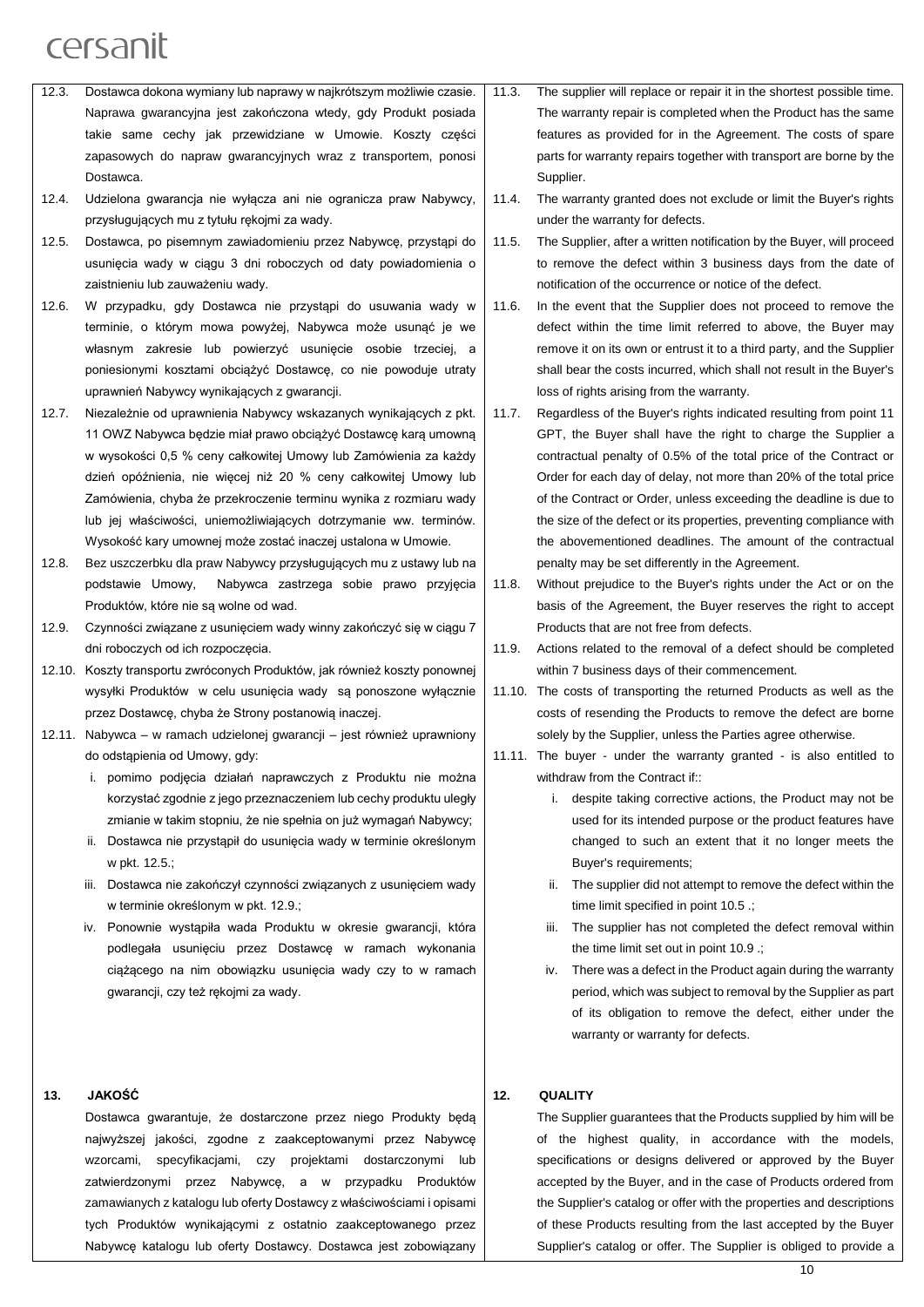dostarczyć aktualną deklarację właściwości użytkowych przy pierwszej dostawie Produktów i poinformować niezwłocznie Nabywcę o każdej aktualizacii tei deklaracii.

#### **14. POUFNOŚĆ**

- 14.1. Dostawca nie może ujawnić Informacji Poufnych swoim konsultantom, pełnomocnikom patentowym/prawnym i/lub partnerom handlowym, chyba, że uzyska uprzednio stosowne upoważnienie na piśmie pod rygorem nieważności od Nabywcy.
- 14.2. Dostawca zobowiązuje się do traktowania, jako ściśle poufnych, wszystkich części Informacji Poufnych oraz przedmiotów w jakich posiadanie wszedł lub których treść poznał w związku z wykonywaniem Umowy a także w procesie negocjacji, rozpoznawania potrzeb oraz przygotowania ewentualnych warunków do współpracy Stron, i nie ujawniani żadnych z nich stronie trzeciej bez uprzedniej pisemnej zgody Nabywcy.
- 14.3. Jeżeli Dostawca będzie miał wątpliwości, co do poufnego charakteru jakichkolwiek Informacji Poufnych, powinien zwrócić się do Nabywcy ze stosownym pisemnym zapytaniem. Nabywca powinien odpowiedzieć na takie zapytanie w terminie pięciu 5 dni od dnia otrzymania pisma lub faksu. Brak odpowiedzi we wskazanym terminie oznaczał będzie potwierdzenie poufnego charakteru Informacji Poufnych.
- 14.4. Dostawca będzie korzystać z Informacji Poufnych wyłącznie w celu i na warunkach określonych w Umowie i OWZ.
- 14.5. Dostawca zobowiązuje się do ujawniania Informacji Poufnych otrzymanych od Nabywcy na mocy Umowy tylko tym Przedstawicielom Dostawcy, którym ujawnienie Informacji Poufnych będzie niezbędne dla realizacji celu, określonego w Umowie, i tylko wtedy, gdy w sposób przewidziany przez właściwe prawo lokalne wspomniani Przedstawiciele zobowiążą się do zachowania poufności, zgodnie ze zobowiązaniami Dostawcy wynikającymi z OWZ.
- 14.6. Obowiązek zachowania poufności nie dotyczy Informacji Poufnych, w stosunku do których Dostawca może wykazać, że:
	- i. znajdowały się w posiadaniu Dostawcy, lub były w inny sposób mu znane lub były publicznie znane przed ich ujawnieniem Dostawcy przez Nabywcę;
	- ii. stały się ogólnie dostępne w branży lub publicznie znane bez naruszenia postanowień OWZ, oraz bez winy Dostawcy lub jego Przedstawicieli;
	- iii. zostały publicznie ujawnione przez Nabywcę lub jakąkolwiek spółkę powiązaną z nim kapitałowo;
	- iv. zostały ujawnione Dostawcy przez stronę trzecią, na którą nie został nałożony obowiązek zachowania poufności;
	- v. zostały niezależnie opracowane przez Dostawcę i nie stanowią rezultatu ujawnienia jakichkolwiek Informacji Poufnych objętych Umową i OWZ;
	- vi. ich ujawnienie jest wymagane na podstawie prawomocnego orzeczenia lub prawomocnej decyzji Sądu lub innego organu .
- 14.7. W przypadku, gdy jakakolwiek część Informacji Poufnych podlegać będzie jednej z powyższych sytuacji, pozostałe części tych informacji należy traktować nadal, jako poufne.
- 14.8. Na pisemny wniosek Nabywcy Dostawca zobowiązuje się niezwłocznie zwrócić Nabywcy wszystkie nośniki Informacji Poufnych dostarczone

valid declaration of performance at the first delivery of the Products and inform the Buyer immediately of any update of this declaration.

#### **13. CONFIDENTIALITY**

- 13.1. The Supplier may not disclose Confidential Information to its consultants, patent / legal representatives and / or business partners, unless it has obtained prior appropriate authorization in writing under pain of nullity from the Buyer.
- 13.2. The Supplier undertakes to treat, as strictly confidential, all parts of Confidential Information and items in which it came into possession or whose content he learned in connection with the performance of the Agreement as well as in the negotiation process, recognizing the needs and preparing possible conditions for cooperation between the Parties, and not disclosing any of third parties without the prior written consent of the Purchaser.
- 13.3. If the Supplier has doubts as to the confidential nature of any Confidential Information, he should contact the Purchaser with an appropriate written inquiry. The buyer should respond to such inquiry within five 5 days of receipt of the letter or fax. Failure to reply by the deadline indicated will confirm the confidential nature of Confidential Information.
- 13.4. The Supplier will use Confidential Information only for the purpose and under the conditions specified in the Agreement and the GPT.
- 13.5. The Supplier undertakes to disclose Confidential Information received from the Buyer under the Agreement only to those Representatives of the Supplier to whom the disclosure of Confidential Information will be necessary to achieve the purpose specified in the Agreement, and only if, in the manner provided for by the applicable local law, these Representatives undertake to comply with confidentiality, in accordance with the Supplier's obligations under the GPT.
- 13.6. The obligation of confidentiality does not apply to Confidential Information, in relation to which the Supplier may show that:
	- i. were in the possession of the Supplier, or was otherwise known to the Supplier or was publicly known prior to their disclosure to the Supplier by the Buyer;
	- ii. ii. have become publicly available in the industry or publicly known without violating the provisions of the GPT, and without the fault of the Supplier or its Representatives;
	- iii. iii. were publicly disclosed by the Buyer or any company related to it by capital;
	- iv. iv. have been disclosed to the Supplier by a third party which has not been obliged to maintain confidentiality;
	- v. v. have been independently developed by the Supplier and are not the result of disclosing any Confidential Information covered by the Agreement and the GPT;
	- vi. vi. their disclosure is required on the basis of a final judgment or a final decision of the Court or other body.
- 13.7. In the event that any part of Confidential Information is subject to one of the above situations, the remaining parts of this information should be treated as confidential.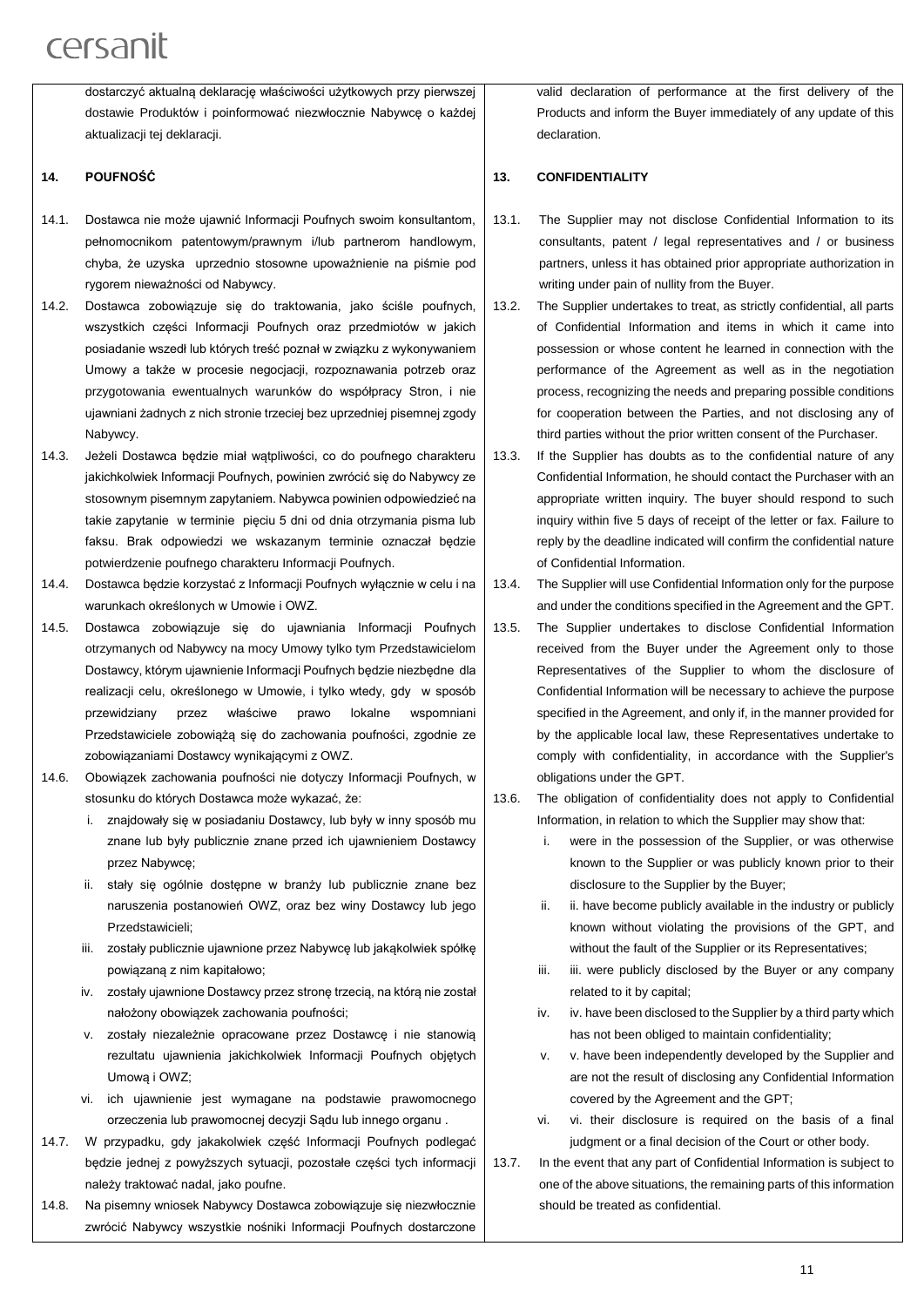mu przez Nabywcę, oraz wszelkie kopie tych nośników, a także nie wykorzystywać Informacji Poufnych dla celów niezwiązanych z wykonaniem Umowy.

- 14.9. Po zakończeniu współpracy pomiędzy Stronami, Dostawca zobowiązuje się do zwrotu otrzymanych od Nabywcy dokumentów oraz do usunięcia Informacji Poufnych z wykorzystywanych przez Dostawcę baz danych.
- 14.10. Niezależnie od powyższych postanowień, zobowiązanie do zachowania poufności obowiązuje w trakcie realizacji Umowy oraz przez okres 10 lat od zakończenia współpracy pomiędzy Stronami.
- 14.11. Żadne postanowienie OWZ, Umowy, ani ujawnienie Informacji Poufnych Dostawcy przez Nabywcę nie może być traktowane, jako przenoszące na Dostawcę jakiekolwiek prawa własności Intelektualnej, w tym patentów, praw autorskich, znaków handlowych, tajemnicy przedsiębiorstwa, lub innych praw, ani jako udzielające jakiejkolwiek licencji, lub przenoszące jakiekolwiek prawa do Informacji Poufnych, ani jako nakładające na którąkolwiek ze Stron obowiązek stworzenia spółki, przedsiębiorstwa typu joint venture, lub innych relacji handlowych z druga Stroną, ani jako obligujące którąkolwiek ze Stron do zawarcia jakiejkolwiek umowy z druga Stroną, chyba, że Strony postanowią inaczej w drodze porozumienia sporządzonego w formie pisemnej pod rygorem nieważności.
- 14.12. W przypadku naruszenia postanowień ustępu 12 OWZ, Dostawca dokonujący takiego naruszenia zobowiązany będzie do zapłaty kary umownej w wysokości 150.000 PLN netto (słownie złotych: sto pięćdziesiąt tysięcy 00/100) za każdorazowe naruszenie tych postanowień. Wysokość raty umownej może zostać inaczej ustalona w umowie przy czym nie może być niższa niż 20 % wartości Umowy.
- 14.13. Strony postanawiają, że Nabywca uprawniony będzie do dochodzenia odszkodowania przewyższającego wysokość zastrzeżonej kary umownej.
- 14.14. Kara umowna płatna będzie w terminie 14 dni od daty dostarczenia noty obciążeniowej wystawionej przez Nabywcę na Dostawcę.
- 14.15. Każda ze Stron odpowiada za działania lub zaniechania swoich Przedstawicieli jak za działania lub zaniechania własne.

#### **15. WŁASNOŚĆ INTELEKTUALNA**

- 15.1. Dostawca poinformuje Nabywcę w formie pisemnej, o wszelkich prawach własności intelektualnej dotyczących dostarczanych Produktów.
- 15.2. W przypadku gdy Strony są świadome, że w ramach współpracy powstanie utwór w rozumieniu Ustawy z dnia 4 lutego 1994 r. o prawie autorskim i prawach pokrewnych, warunkiem zawarcia Umowy jest podpisanie umowy przeniesienia autorskich praw majątkowych zgodnie z pkt. 5.9.. Dostawca zobowiązuje się przenieść na Nabywcę wszelkie prawa własności intelektualnej, a w szczególności autorskie prawa majątkowe (także prawo do wykonywania praw zależnych w nieograniczonym zakresie) do utworów w ramach uzgodnionej ceny zakupu Produktów, na podstawie wzoru Umowy stanowiącego załącznik nr 2 do OWZ.
- 13.8. At the written request of the Buyer, the Supplier undertakes to immediately return to the Buyer all Confidential Information carriers provided to him by the Buyer, as well as any copies of these carriers, and not to use the Confidential Information for purposes not related to the performance of the Contract.
- 13.9. Upon termination of cooperation between the Parties, the Supplier undertakes to return the documents received from the Buyer and to remove Confidential Information from the databases used by the Supplier.
- 13.10. Notwithstanding the foregoing, the confidentiality obligation applies during the implementation of the Agreement and for a period of 10 years from the termination of cooperation between the Parties.
- 13.11. No provision of the GPT, the Agreement or the disclosure of the Supplier's Confidential Information by the Buyer may be treated as transferring any Intellectual Property Rights to the Supplier, including patents, copyrights, trademarks, trade secrets, or other rights, or granting any license, or transferring any rights to Confidential Information, either as imposing an obligation on either Party to create a company, joint venture or other commercial relationship with the other Party, or as obliging either Party to enter into any agreement with the other Party, unless the Parties decide otherwise by means of an agreement drawn up in writing to be valid.
- 13.12. In the event of a breach of the provisions of paragraph 12 of the GPT, the Supplier making such a breach will be obliged to pay a contractual penalty in the amount of PLN 150,000 net (in words: one hundred fifty thousand 00/100) for each violation of these provisions. The amount of the contractual installment may be set differently in the contract, however it may not be lower than 20% of the value of the Contract.
- 13.13. The parties agree that the Buyer will be entitled to claim damages exceeding the amount of the reserved contractual penalty.
- 13.14. The contractual penalty will be payable within 14 days from the date of delivery of the debit note issued by the Buyer to the Supplier.
- 13.15. Each Party is responsible for the actions or omissions of its Representatives as for its own actions or omissions.

#### **14. INTELLECTUAL PROPERTY**

- 14.1. The Supplier shall inform the Buyer in writing of all intellectual property rights regarding the Products delivered.
- 14.2. If the Parties are aware that as part of the cooperation a work will be created within the meaning of the Act of 4 February 1994 on Copyright and Related Rights, the condition for concluding the Agreement is the signing of a contract on the transfer of property copyright in accordance with point 5.9. The Supplier undertakes to transfer to the Buyer all intellectual property rights, in particular copyrights (including the right to exercise dependent rights to an unlimited extent) to works under the agreed purchase price of Products, based on the Contract template constituting Annex 2 to the GPT.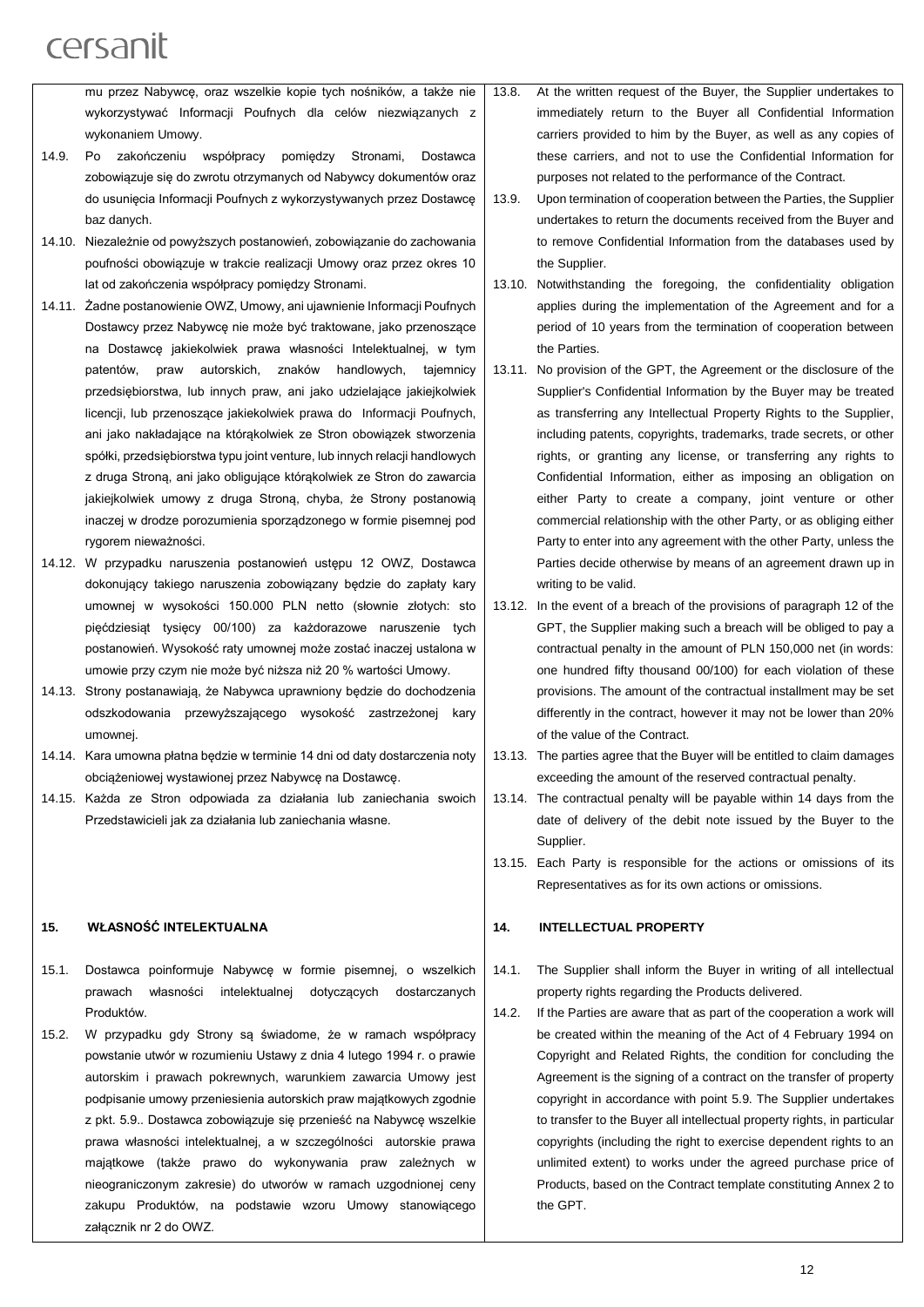- 15.3. Niepodpisanie między stronami umowy przeniesienia autorskich praw majątkowych będzie jednoznaczne z udzieleniem przez Dostawcę na rzecz Nabywcy licencji niewyłącznej do utworów powstałych w wykonaniu Umowy lub których uzyskanie przez Nabywcę jest uzasadnione ze względu na cel w Umowie oznaczony lub wynikający z okoliczności. Licencja będzie nieograniczona czasowo i terytorialnie oraz będzie obejmować następujące pola eksploatacji:
	- i. digitalizacja, wprowadzenie do pamięci komputera, udostępnienie za pośrednictwem sieci komputerowych, w tym Internetu, intranetu i extranetu,
	- ii. utrwalanie i/lub zwielokrotnianie za pomocą druku, filmu, nagrania magnetofonowego, nośnika elektronicznego, nośnika cyfrowego, odlewu, wtrysku, wykonania w szkle, plastiku lub innym surowcu, naniesienie w innej znanej technice na dowolny materiał,
	- iii. rozporządzanie i wprowadzanie do obrotu, wykorzystywanie w procesie produkcyjnym, używanie w obrocie gospodarczym lub niegospodarczym, także w charakterze oznaczenia przedsiębiorstwa, znaku towarowego lub innego charakterystycznego symbolu przedsiębiorstwa albo towaru lub usługi,
	- iv. wystawianie i wyświetlanie, a także nadanie za pomocą wizji lub fonii przewodowej lub bezprzewodowej przez stację naziemną lub nadanie za pośrednictwem satelity, publikowanie w prasie lub wydawnictwie książkowym, telewizji, odtwarzanie publiczne;
	- v. wykorzystywanie w promocji i reklamie, w tym udostępnianie do przeglądów, wystaw i katalogów;
	- vi. sprzedaż, najem, dzierżawa, odpłatne lub nieodpłatne udostępnianie osobom trzecim egzemplarzy Utworu, a także składanie ofert w tym zakresie.
- 15.4. Dostawca udziela Nabywcy prawa do wykonywania praw zależnych do Utworów, w tym do wykonywania przeróbek, adaptacji lub opracowań, dokonywania skrótów, podziału na części i łączenia z innymi utworami, do korzystania z opracowań Utworów oraz do wyłącznego zezwalania na wykonywanie zależnych praw autorskich do Utworów. Nabywca jest uprawniony do przenoszenia tego prawa na osoby trzecie.
- 15.5. Nabywca ma prawo do rozpowszechniania Utworu anonimowo, tj. bez wymieniania nazwiska autora/-ów poszczególnych Utworów.
- 15.6. Dostawca zapewnia, że Utwory zostaną wydane Zamawiającemu przez Dostawcę bez naruszenia jakichkolwiek praw osób trzecich oraz nie będą obciążone prawami osób trzecich.
- 15.7. Dostawca będzie zobowiązany zwolnić Nabywcę od wszelkich roszczeń, jakie kierować będą przeciwko niemu osoby trzecie w związku z naruszeniem ich praw przez Dostawcę przy wykonaniu umowy lub zaakceptowanej przez Nabywcę oferty. Dostawca będzie również zobowiązany pokryć wszelkie poniesione przez Nabywcę koszty oraz szkody, a także, jeżeli będzie to prawnie możliwe, wejść w miejsce Nabywcy w przypadku wszczęcia postępowania sądowego, przedsądowego lub administracyjnego.
- 15.8. Dostawca zobowiązuje się do niewykonywania autorskich praw osobistych do utworów względem Nabywcy. Dostawca zezwala Nabywcy na wykonywanie autorskich praw osobistych w jego imieniu.
- 15.9. Dostawca zezwala Nabywcy na decydowanie o pierwszym udostepnieniu Utworu publiczności w terminie wybranym przez
- 14.3. Failure to sign property rights transfer agreement between the parties will be synonymous with the Supplier granting the Buyer a non-exclusive license for works created in performance of the Agreement or whose acquisition by the Buyer is justified due to the purpose in the Agreement marked or resulting from circumstances. The license will be unlimited in time and territory and will cover the following fields of use:
	- i. digitization, entering into computer memory, making available via computer networks, including the Internet, intranet and extranet,
	- ii. recording and / or reproduction by means of printing, film, cassette recording, electronic medium, digital medium, casting, injection, making in glass, plastic or other raw material, applying in any known technique to any material,
	- iii. disposition and placing on the market, use in the production process, use in business or non-economic trade, also as a company designation, trademark or other characteristic symbol of the company or a good or service,
	- iv. displaying and displaying, as well as broadcasting via wired or wireless video or audio via a ground station or broadcasting via satellite, publishing in a press or book publishing, television, public play;
	- v. use in promotion and advertising, including making available for reviews, exhibitions and catalogs;
	- vi. sale, rent, lease, making paid or unpaid access to copies of the Work to third parties, as well as submitting offers in this respect.
- 14.4. The Supplier grants the Buyer the right to exercise dependent rights to Works, including alterations, adaptations or studies, making abbreviations, dividing into parts and combining with other works, to use the works of the Works and to exclusively authorize the exercise of dependent copyright on the Works. The buyer is entitled to transfer this right to third parties.
- 14.5. The Buyer has the right to distribute the Work anonymously, i.e. without mentioning the name of the author (s) of individual Works.
- 14.6. The Supplier ensures that the Works will be released to the Employer by the Supplier without infringing any rights of third parties and will not be encumbered with the rights of third parties.
- 14.7. The Supplier will be obliged to release the Buyer from any claims that will be directed against him by third parties in connection with the violation of their rights by the Supplier when performing the contract or the offer accepted by the Buyer. The Supplier will also be obliged to cover all costs and damages incurred by the Buyer, and, if legally possible, enter the place of the Buyer in the event of initiation of court, pre-trial or administrative proceedings.
- 14.8. The Supplier undertakes not to exercise any personal copyrights to the works against the Buyer. The Supplier authorizes the Buyer to exercise copyright on his behalf.
- 14.9. The Supplier allows the Buyer to decide on the first release of the Work to the public on a date chosen by the Buyer. The buyer may distribute the Works at a time of his choice.
- 14.10. The remuneration for granting the license in all fields of exploitation indicated above will be included in the remuneration of the Supplier for the delivered Products.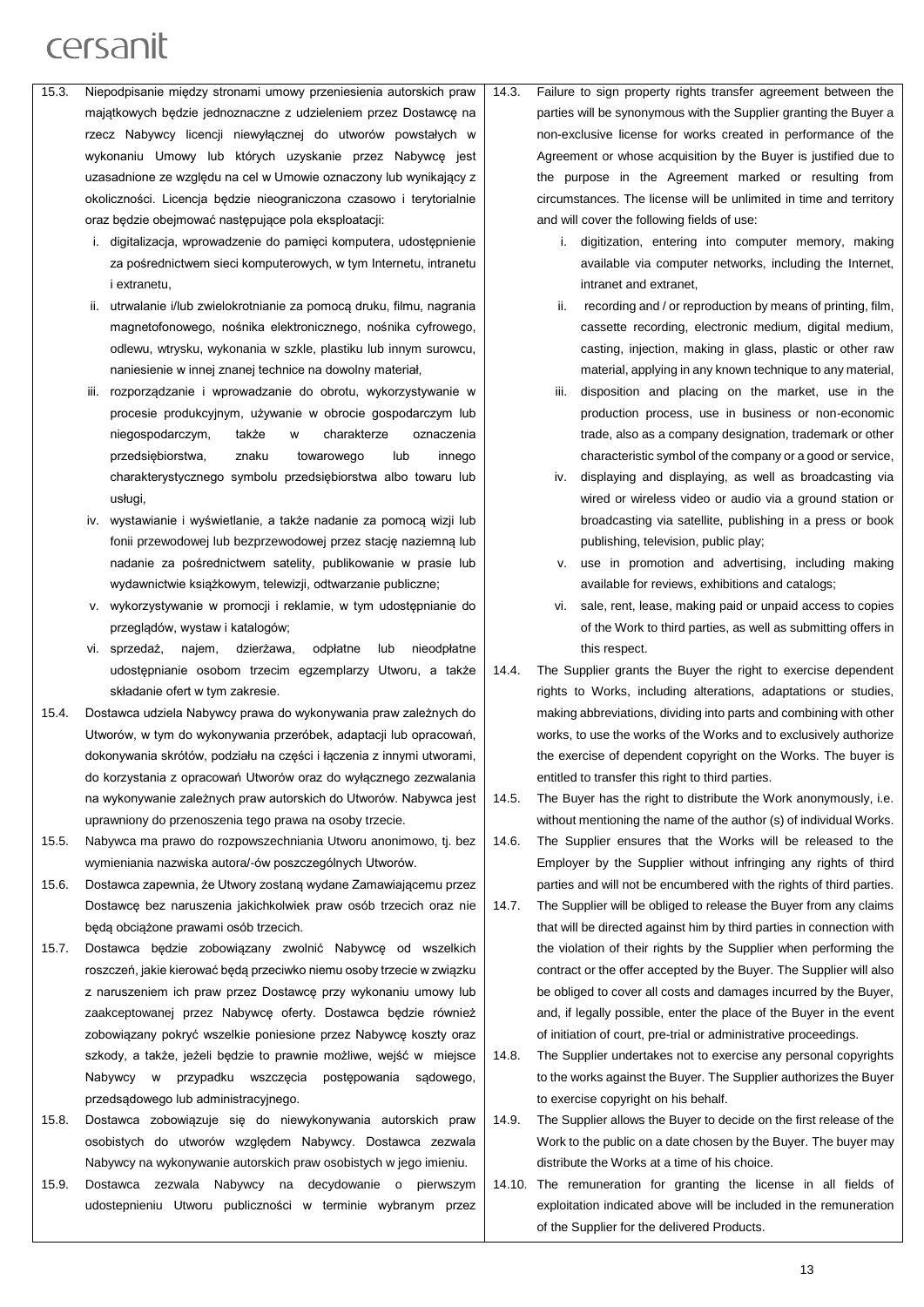|        | Nabywcę. Nabywca może rozpowszechnić Utwory w czasie przez siebie                                                                  | 14.7 |
|--------|------------------------------------------------------------------------------------------------------------------------------------|------|
|        | wybranym.                                                                                                                          |      |
|        | 15.10. Wynagrodzenie za udzielenie licencji, na wszystkich polach eksploatacji                                                     |      |
|        | wskazanych powyżej, zostanie uwzględnione w wynagrodzeniu                                                                          |      |
|        | Dostawcy za dostarczone Produkty.                                                                                                  | 14.7 |
|        | 15.11. Chwila udzielenia licencji, jest moment wydania dostarczonych<br>Produktów. Jeżeli wydanie Produktów następuje w częściach, |      |
|        |                                                                                                                                    |      |
|        | udzielenie licencji do danej części, następuje w momencie wydania<br>danej części Produktów.                                       | 14.7 |
|        |                                                                                                                                    |      |
|        | 15.12. Na czas trwania licencji nie ma wpływu zakończenie stosunków                                                                |      |
|        | gospodarczych między stronami bez względu na sposób i termin ich<br>zakończenia.                                                   | 14.7 |
|        | 15.13. Nabywca upoważnić osobę trzecią do korzystania z utworu w zakresie                                                          | 14.7 |
|        | uzyskanej licencji bez konieczności uzyskiwania dodatkowej zgody                                                                   |      |
|        | Dostawcy.                                                                                                                          |      |
|        | 15.14. W sprawach nieuregulowanych w OWZ zastosowanie ma obowiązująca                                                              |      |
|        | treść ustawy o prawie autorskim i prawach pokrewnych.                                                                              |      |
| 15.15. | Udzielenie licencji na innych warunkach niż określone powyżej wymaga                                                               |      |
|        | podpisania przez Strony umowy pisemnej pod rygorem nieważności.                                                                    |      |
|        |                                                                                                                                    |      |
| 16.    | SIŁA WYŻSZA                                                                                                                        | 15.  |
| 16.1.  | Każda Strona zostanie zwolniona z wykonania swoich zobowiązań w                                                                    | 15.7 |
|        | okresie występowania Siły Wyższej, która uniemożliwi lub nadmiernie                                                                |      |
|        | utrudni ich wykonanie. O wystąpieniu Siły Wyżej należy natychmiast                                                                 |      |
|        | poinformować drugą Stronę.                                                                                                         |      |
| 16.2.  | Wystąpienie Siły Wyższej nie zwalnia z konieczności zrealizowania                                                                  | 15.2 |
|        |                                                                                                                                    |      |
|        | kompletnych dostaw Towarów w pierwszym możliwym terminie po jej                                                                    |      |
|        | ustapieniu.                                                                                                                        |      |
| 16.3.  | Siła Wyższa obejmuje zdarzenia zewnętrzne, na które Strony nie mają                                                                | 15.3 |
|        | wpływu i których nie mogły uniknąć. Obejmują one w szczególności                                                                   |      |
|        | wojnę, powódź, działania władz państwowych<br>uniemożliwiające                                                                     |      |

16.4. Czas wykonania zostanie automatycznie wydłużony o czas występowania Siły Wyższej.

wykonanie wzajemnych zobowiązań Stron, itd.

16.5. Jeżeli Siła Wyższa utrzymuje się przez okres dłuższy niż 6 miesięcy, każda ze Stron może zakończyć współpracę handlową ze skutkiem natychmiastowym.

#### **17. POZOSTAŁE**

17.1. Znaki firmowe i znaki towarowe jak również inne oznaczenia zlecone przez Nabywcę należy umieścić na Produktach, jeżeli wynika to z dokumentów przekazanych przez Nabywcę w związku z realizacją Umowy lub jeśli Nabywca udzieli Dostawcy takiego polecenia. Produkty oznaczone w ten sposób mogą być przekazane wyłącznie Nabywcy. W przypadku uzasadnionego zwrotu Produktów oznaczonych znakiem firmowym lub znakiem towarowym Nabywcy lub innej spółki z Grupy Kapitałowej Cersanit, Dostawca podejmie na swój koszt i ryzyko wszelkie działania, aby Produkty te nie mogły zostać użyte, o ile Nabywca nie udzieli w tym zakresie Dostawcy innego polecenia. Nabywca nie przenosi na Dostawcę jakichkolwiek praw, w tym praw autorskich majątkowych, do ww. znaków oraz innych utworów w

- 11. The moment of granting the license is the moment of delivery of the delivered Products. If the Products are released in parts, the license for a given part shall be granted upon the release of a given part of the Products.
- 12. The term of the license is not affected by the termination of economic relations between the parties, regardless of the manner and date of their termination.
- 13. The buyer authorize a third party to use the work within the scope of the license obtained without the need for additional consent of the Supplier.
- 14. In matters not covered by the GPT, the applicable content of the Copyright and Related Rights Act applies.
- 15. The granting of a license on terms other than those specified above requires the Parties to sign a written contract under pain of nullity.

#### **15. FORCE MAJEURE**

- 1. Each Party will be released from its obligations during a period of Force Majeure, which will prevent or excessively impede their performance. The other Party should be immediately notified of the occurrence of Force Majeure.
- 2. The occurrence of Force Majeure does not exempt from the need to complete the delivery of the Goods as soon as possible after its withdrawal.
- 3. Force Majeure includes external events over which the Parties have no influence and which they could not avoid. They include in particular war, floods, actions of state authorities preventing the mutual obligations of the Parties, etc.
- 15.4. The execution time will be automatically extended by the time of force majeure.
- 15.5. If the Force Majeure event persists for more than six months, either Party may terminate trade cooperation with immediate effect.

#### **16. OTHER**

16.1. Trademarks and trademarks as well as other markings ordered by the Buyer should be placed on the Products, if it results from the documents provided by the Buyer in connection with the performance of the Contract or if the Buyer gives the Supplier such instructions. Products marked in this way may only be transferred to the Buyer. In the event of a justified return of Products bearing the trademark or trademark of the Buyer or another company from the Cersanit Capital Group, the Supplier shall take at its own expense and risk all actions so that the Products may not be used, unless the Buyer gives the Supplier another instruction in this regard. The Buyer does not transfer to the Supplier any rights, including property copyrights, to the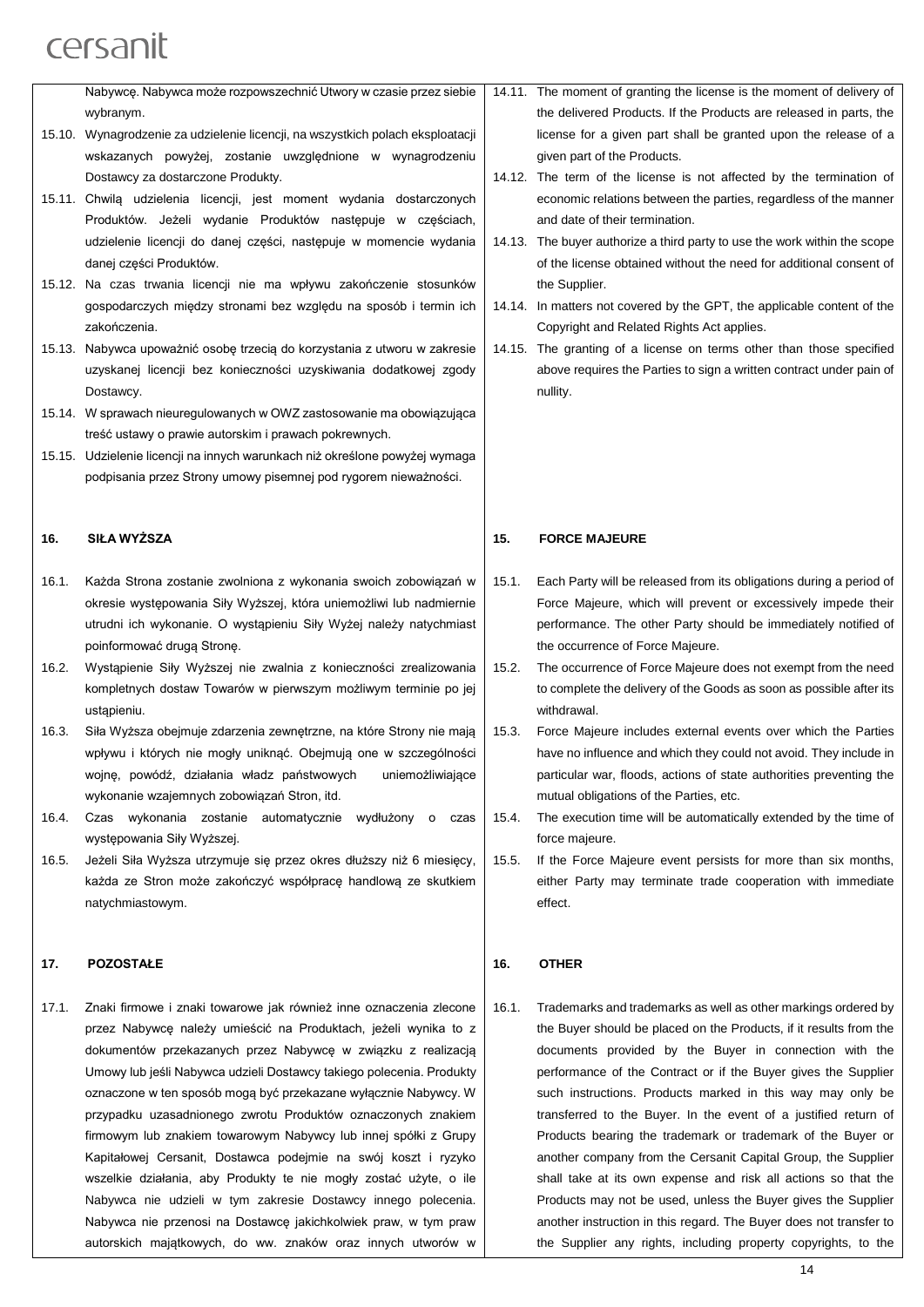rozumieniu ustawy o prawie autorskim i prawach pokrewnych, przekazywanych Dostawcy w celu realizacji Umowy. Dostawca jest zobowiązany do ich wykorzystywania jedynie w celu realizacji Umowy i tylko w zakresie w niej wskazanym. Po zakończeniu Umowy Dostawca jest zobowiązany do niezwłocznego zwrotu Nabywcy wszelkich materiałów zawierających utwory, bez dodatkowego wezwania Nabywcy.

- 17.2. Dostawca przy realizacji Umowy obowiązany jest do przestrzegania przepisów prawa oraz zarządzeń właściwych organów. Obowiązek ten dotyczy w szczególności takiego projektowania, konstruowania lub wytwarzania, transportu i montażu Produktów, aby spełniały one wszelkie wymogi bezpieczeństwa, normy jakości oraz nie naruszały jakichkolwiek przepisów dotyczących praw autorskich, obowiązujących norm i regulacji prawnych, a w szczególności bezpieczeństwa i higieny pracy, ochrony środowiska ani praw osób trzecich. Dostawca ponosi całkowitą odpowiedzialność za wszelkie kary oraz za szkody osobowe i majątkowe wywołane naruszeniem tych przepisów lub norm.
- 17.3. Produkty dostarczane w opakowaniach powinny być przez Dostawcę dostarczone w opakowaniu właściwym dla rodzaju transportu i zabezpieczającym Produkty przez uszkodzeniem lub zniszczeniem/utratą.
- 17.4. Dostawca, posiadający doświadczenie w zakresie prowadzonej przez siebie działalności, jest w pełni świadomy wymogów i ryzyk występujących w produkcji, w tym w szczególności dotyczących jakości, kosztów i terminów. Dostawca zobowiązuje się dostarczać Produkty zgodnie ze swoimi najlepszymi standardami i praktykami oraz zgodnie z obowiązującymi przepisami prawa, regulacjami i standardami w zakresie ochrony zdrowia, bezpieczeństwa i ochrony środowiska. Dostawca zwolni Nabywcę od odpowiedzialności lub wyrówna jej uszczerbek z tytułu roszczeń, żądań lub pozwów a także wszelkich kosztów jakie mogą wynikać z ewentualnych postępowań, w szczególności postępowań sądowych i/lub administracyjnych, wynikających z niezgodności z powyższymi przepisami i poniesie wszelkie bezpośrednie i pośrednie skutki takiej niezgodności, w taki sposób, ażeby Nabywca był w każdym czasie zabezpieczony przed wszelkimi roszczeniami, żądaniami lub pozwami. Dostawca zobowiązany jest również na żądanie Nabywcy niezwłocznie przystąpić do udziału w toczącym się postępowaniu sądowym i/lub administracyjnym i podjąć wszelkie czynności potrzebne do wyjaśnienia sprawy a także przekazać Nabywcy wszelkie informacje i materiały mające związek ze sprawą.
- 17.5. Strony wyłączają możliwość rozliczenia wzajemnych zobowiązań i należności przez potrącenie za wyjątkiem potrącenia dokonywanego przez jedną ze Stron w ramach toczącego się postępowania sądowego, egzekucyjnego, w szczególności w przypadku dokonania zajęcia wierzytelności przysługującej względem jednej ze Stron przez organ egzekucyjny lub inną osobę trzecią; administracyjnego, upadłościowego lub jakiegokolwiek innego postępowania przed jakimkolwiek organem państwowym, toczącego się postępowania polubownego przed jakimkolwiek sądem arbitrażowym, zapłaty naliczonych kar umownych, realizacji innych roszczeń o charakterze odszkodowawczym.
- 17.6. Dostawca obowiązany jest w szczególności do wypełnienia wszystkich zobowiązań wynikających z Rozporządzenia (WE) 1907/2006 Parlamentu Europejskiego i Rady z dnia 18 grudnia 2006 w zakresie

abovementioned marks and other works within the meaning of the Copyright and Related Rights Act, provided to the Supplier in order to perform the Agreement. The Supplier is obliged to use them only for the implementation of the Agreement and only to the extent indicated in it. After the termination of the Contract, the Supplier is obliged to immediately return to the Buyer any materials containing works, without additional request of the Buyer.

16.2. When implementing the Agreement, the Supplier is obliged to comply with the law and ordinances of the competent authorities. This obligation applies in particular to the design, construction or manufacture, transport and assembly of Products so that they meet all safety requirements, quality standards and do not violate any provisions regarding copyright, applicable norms and legal regulations, in particular occupational health and safety, environmental protection or third party rights. The Supplier shall be fully liable for all penalties and for personal and property damage caused by violation of these provisions or standards.

16.3. Products delivered in packaging should be provided by the Supplier in packaging appropriate for the type of transport and protecting the Products against damage or destruction / loss.

- 16.4. The supplier, who has experience in the field of his business, is fully aware of the requirements and risks in production, including in particular regarding quality, costs and deadlines. The Supplier undertakes to provide Products in accordance with its best standards and practices and in accordance with applicable laws, regulations and standards in the field of health protection, safety and environmental protection. The Supplier shall release the Buyer from liability or compensate for its damage due to claims, demands or lawsuits as well as any costs that may result from any proceedings, in particular court and / or administrative proceedings, resulting from non-compliance with the above provisions and shall bear all direct and indirect effects of such noncompliance in such a way that the Purchaser is protected at all times against all claims, demands or lawsuits. The Supplier is also obliged at the Purchaser's request to immediately participate in pending judicial and / or administrative proceedings and take all steps necessary to clarify the case and provide the Purchaser with all information and materials related to the case.
- 16.5. The Parties exclude the possibility of settlement of mutual obligations and receivables by offsetting, with the exception of the offset made by one of the Parties in the course of pending judicial or enforcement proceedings, in particular in the event of attachment of a claim owed to one of the Parties by an enforcement authority or other third party; administrative, bankruptcy or any other proceedings before any state authority, pending arbitration proceedings before any arbitral tribunal, payment of contractual penalties charged, execution of other claims for damages.
- 16.6. The Supplier is obliged in particular to fulfill all the obligations arising from Regulation (EC) 1907/2006 of the European Parliament and of the Council of 18 December 2006 in the scope of registration, evaluation, granting permits and restrictions applied to chemicals (REACH) hereinafter referred to as the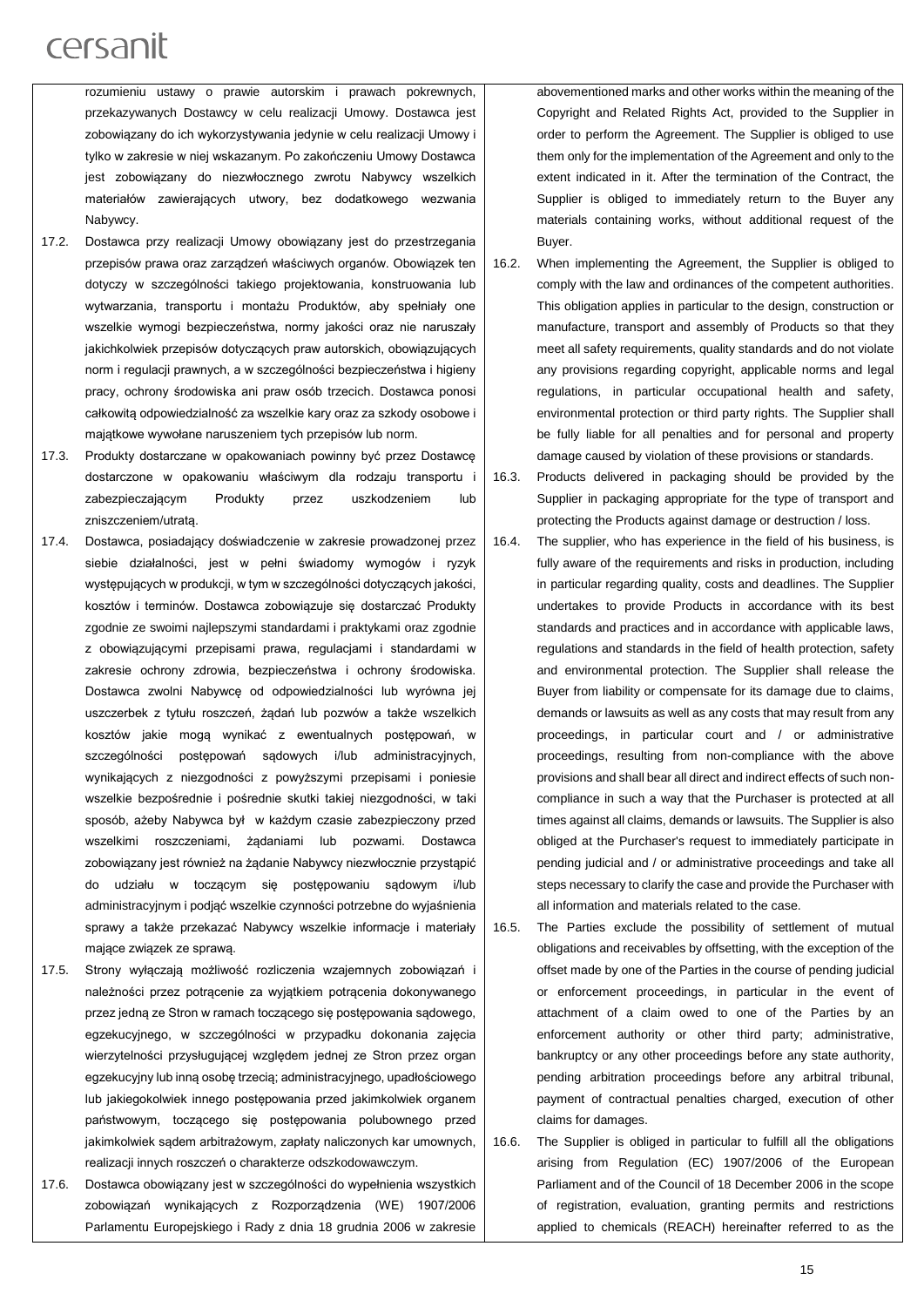rejestracji, oceny, udzielania zezwoleń i stosowanych ograniczeń w zakresie chemikaliów (REACH) zwanym dalej Rozporządzeniem. W przypadku gdy substancje dostarczone w ramach jakiegokolwiek Zamówienia muszą być zarejestrowane w Europejskiej Agencji Chemikaliów zgodnie z Rozporządzeniem, Dostawca zapewni Nabywcę, że substancje takie zostały wstępnie zarejestrowane i/lub zostaną zarejestrowane w terminach wymaganych przez Rozporządzenie w zakresie uwzględniającym wszystkie ich zastosowania przez Nabywcę.

- 17.7. Dostawca oświadcza, iż w związku z prowadzeniem działalności zachowuje zasady poszanowania praw człowieka oraz przestrzegania praw pracowniczych i norm etycznych. Jest zobowiązany dążyć do stworzenia środowiska pracy opartego na wzajemnym szacunku oraz tolerancji. Ma zapewnić ochronę danych osobowych zgodnie z obowiązującymi przepisami o ochronie danych osobowych określonymi w Rozporządzeniu Parlamentu Europejskiego i Rady (UE) 2016/679 z dnia 27 kwietnia 2016 r. w sprawie ochrony osób fizycznych w związku z przetwarzaniem danych osobowych i w sprawie swobodnego przepływu takich danych oraz uchylenia dyrektywy 95/46/WE (ogólne rozporządzenie o ochronie danych).
- 17.8. Dostawca oświadcza, iż w zakresie dotyczącym zatrudnienia stosuje w prowadzonej działalności gospodarczej obowiązujące w tym zakresie przepisy prawa, w tym, w szczególności Kodeks pracy oraz akty wykonawcze wydane na jego podstawie.
- 17.9. Dostawca oświadcza, iż wziął pod uwagę w swojej działalności gospodarczej również problematykę społeczną i dąży do maksymalizacji integracji wartości społecznych, środowiskowych, etycznych i tych związanych z prawami człowieka z działalnością jaką prowadzi oraz innych zainteresowanych stron i społeczeństwa jako całości.
- 17.10. Wytwórcą odpadów w rozumieniu ustawy o odpadach z dnia tj. z dnia 10 maja 2018 r. (Dz.U. z 2018 r. poz. 992) powstałych w wyniku dostawy Produktów objętych Umową jest Dostawca.
- 17.11. Dostawca jest zobowiązany do przestrzegania aktualnie obowiązujących na terenie wykonywania prac, zasad i standardów postępowania oraz przepisów prawa w szczególności dotyczących ochrony środowiska, bezpieczeństwa pracy i ochrony ppoż.
- 17.12. Dostawca oświadcza, że działa zgodnie z obowiązującymi przepisami dotyczącymi ochrony środowiska, w szczególności w zakresie uzyskania niezbędnych zezwoleń, dokonania zgłoszeń i składania informacji oraz respektowania ograniczeń korzystania ze środowiska, w tym, w szczególności wynikających z należytej gospodarki odpadami.
- 17.13. Dostawca oświadcza, że działa w sposób zrównoważony i podejmuje działania ograniczające negatywny wpływ własnej działalności na środowisko naturalne.
- 17.14. Dostawca nie może bez uprzedniej pisemnej zgody Nabywcy przenieść na osobę trzecią obowiązków wynikających z realizacji Umowy i/lub wierzytelności przysługujących mu wobec Nabywcy z tytułu realizacji Umowy ani upoważnić osoby trzeciej do dochodzenia tych roszczeń.
- 17.15. W przypadku Umów o charakterze ciągłym zawartych na czas nieokreślony Nabywcy jak i Dostawcy przysługuje prawo jej wypowiedzenia z zachowaniem okresu wypowiedzenia wynoszącego 1 miesiąc skutecznego na koniec miesiąca kalendarzowego. Długość okresu wypowiedzenia może zostać inaczej ustalona w Umowie.

Regulation. In the event that substances supplied under any Order must be registered in the European Chemicals Agency in accordance with the Regulation, the Supplier will provide the Purchaser that such substances have been pre-registered and / or will be registered within the deadlines required by the Regulation to the extent covering all their uses by the Buyer.

- 16.7. The Supplier declares that in connection with the conduct of its business it observes the principles of respect for human rights and compliance with employee rights and ethical standards. It is obliged to strive to create a work environment based on mutual respect and tolerance. It is to ensure the protection of personal data in accordance with applicable provisions on the protection of personal data set out in Regulation (EU) 2016/679 of the European Parliament and of the Council of 27 April 2016 on the protection of individuals with regard to the processing of personal data and on the free flow of such data and repealing Directive 95/46 / EC (General Data Protection Regulation).
- 16.8. The Supplier declares that in the scope of employment, in its business operations, it applies applicable legal provisions in this respect, including, in particular, the Labor Code and executive acts issued on its basis.
- 16.9. The Supplier declares that he has also taken into account social issues in his business activities and strives to maximize the integration of social, environmental, ethical and those related to human rights with the activities he conducts and other interested parties and society as a whole.
- 16.10. The waste producer within the meaning of the Waste Act of 10 May 2018 (Journal of Laws of 2018, item 992) resulting from the delivery of Products covered by the Agreement is the Supplier.
- 16.11. The Supplier is obliged to comply with the currently applicable works, principles and standards of conduct as well as legal provisions, in particular regarding environmental protection, occupational safety and fire protection.
- 16.12. The Supplier declares that he acts in accordance with applicable environmental protection regulations, in particular in the scope of obtaining necessary permits, submitting notifications and submitting information and respecting restrictions on the use of the environment, including in particular those resulting from proper waste management.
- 16.13. The Supplier declares that it operates in a sustainable manner and undertakes actions limiting the negative impact of its own activities on the natural environment.
- 16.14. The Supplier may not, without the Buyer's prior written consent, transfer to the third party the obligations arising from the implementation of the Agreement and / or the debts due to him against the Buyer under the Agreement, nor authorize the third party to pursue these claims.
- 16.15. In the case of Agreements of a continuous nature concluded for an indefinite period, the Buyer and the Supplier have the right to terminate it with a notice period of 1 month effective at the end of the calendar month. The length of the notice period may be otherwise specified in the Agreement.
- 16.16. All matters not covered by these GPT are subject only to the applicable provisions of Polish law, in particular the provisions of